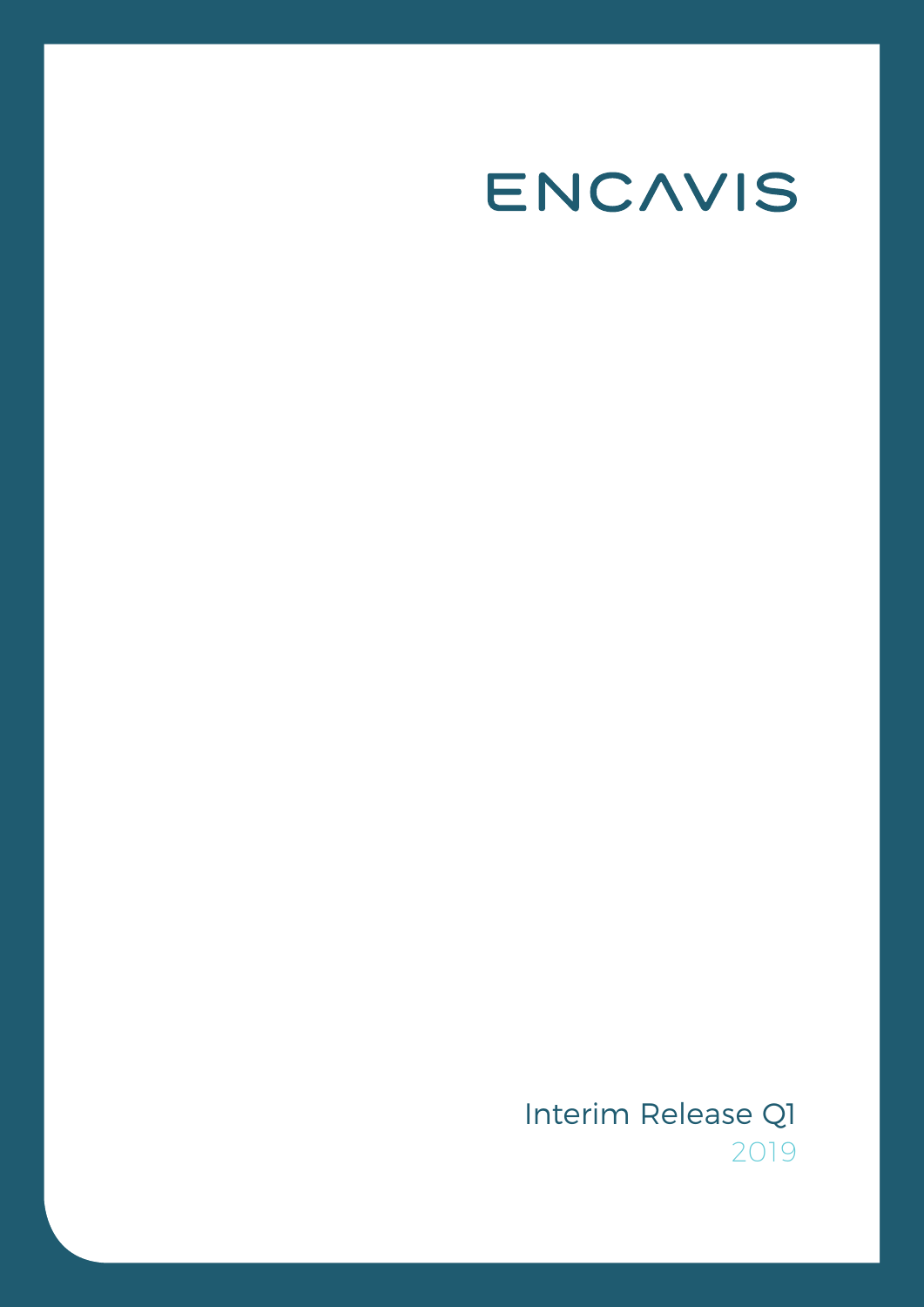### Dear Shareholders, Ladies and Gentlemen,

The Encavis Group is off to a good start in the 2019 financial year. Compared with the first quarter of the previous year, revenue improved by 29.6 per cent to EUR 59.5 million. Operating earnings before interest, tax, depreciation and amortisation (EBITDA) came to EUR 44.7 million, an increase compared with the previous-year period of some 42.0 per cent. Operating earnings before interest and taxes (EBIT) increased significantly by 73.6 per cent to EUR 23.4 million. In contrast, at EUR 15.9 million, operating cash flow came in 41.5 per cent below the previous-year figure. This must be viewed in consideration of the fact that cash flow is heavily influenced by the reporting date. As expected, we – other than in the first quarter of 2018 – had to pay capital gains tax of around EUR 9 million in January for dividend payments from the parks in the previous year, which we will be reimbursed from the tax office in the course of this year. In addition, a large payment was received from Italy (EUR 7.3 million) at the beginning of April rather than in the first quarter, and could therefore not be factored into the cash flow of the first quarter. On-time payment from Italy in combination with the capital gains tax would have sufficed to bring cash flow up above the budgeted and previous-year figures.

At the end of the first quarter of 2019, our portfolio was comprised of 175 solar parks and 69 wind parks in total across ten European countries with a total generation capacity of nearly 2 gigawatts.

Approximately 300 megawatts of this portfolio growth is attributable to the acquisition of the Talayuela solar park near the city of the same name in Spain, which is being built on around 790 hectares and is expected to be completed during the third quarter of 2020. The ground-mounted solar park is not only one of the largest in Europe, but also the most important acquisition in the history of our company. Through this acquisition, we have extended our regional diversification to now ten different European countries. At the same time, this milestone marks the successful introduction of Encavis to the growth market for private power purchase agreements (PPA). Following grid connection, the power generated is to be sold over a period of ten years to a European company with a good credit rating. From the first full year of operation, this solar park in Spain will thus make an annual revenue contribution of around EUR 25 million. The market for such power purchase agreements (PPA) is becoming increasingly important thanks to its potential for growth, because this type of contract can help generate attractive yields. For the Talayuela solar park, for instance, our calculations result in an after-tax internal rate of return (IRR) of more than 8 per cent.

Several independent analysts, including those of the ratings agency Scope Rating (short: Scope), have awarded Encavis an outstanding issuer rating in the investment-grade range. A significant reason for the positive assessment is the professional risk management within our business model. The operation of solar and wind power installations with longterm, guaranteed feed-in tariffs ensures stable and predictable returns. Additional security is provided by the broad regional diversity of the solar and wind parks of our portfolio across ten European countries. The analysts also gave plus points for the high proportion of financing without collateral from the parent company. The conservative financing policy of our company since 2016 ensures that our balance sheet figures remain stable over the long term. The evaluation of our creditworthiness is also accordingly positive. Encavis AG continues to be on a course for growth and remains a sound investment!

We are particularly pleased with this positive assessment of Encavis AG, because we have gained additional trust among our business partners through the increase in transparency associated with the rating. This trust will pave the way for us to access an even broader spectrum of potential instruments for financing our further growth – at particularly favourable conditions at that. In addition to our financing concepts, the services of Encavis AG with regard to the environment, social matters and governance were also assessed and recognised. ISS-oekom, one of the world's leading research and ratings companies in the field of ESG, recently honoured our company with its Prime Label. The analysts have therefore confirmed the sustainability of our business model: with our solar and wind parks, we not only generate attractive yields, but we also actively contribute to the climate-neutral and safe energy production of the future. The electricity generated by our installations during a given year saves some  $1.5$  million tonnes of harmful CO<sub>2</sub> from being released into the atmosphere. The way we have oriented our company once again demonstrates that economy and ecology do not have to be mutually exclusive.

Our goal is – and will remain – to continue strengthening our position as one of the largest independent power producers in Europe. For the current 2019 financial year, we expect our growth course to continue and confirm the expected earnings for the 2019 financial year. However, in light of the first-time application of IFRS 16, the guidance for the 2019 financial year, which was published in March 2019, has been adjusted for the resulting purely technical effects. IFRS 16 stipulates a change in the accounting for lease agreements, which results in a positive effect on the earnings indicators operating EBITDA, operating EBIT and operating cash flow. Due to the increase in total assets, the equity ratio decreased by around one percentage point from the time of first-time application of the standard. With this in mind, the long-term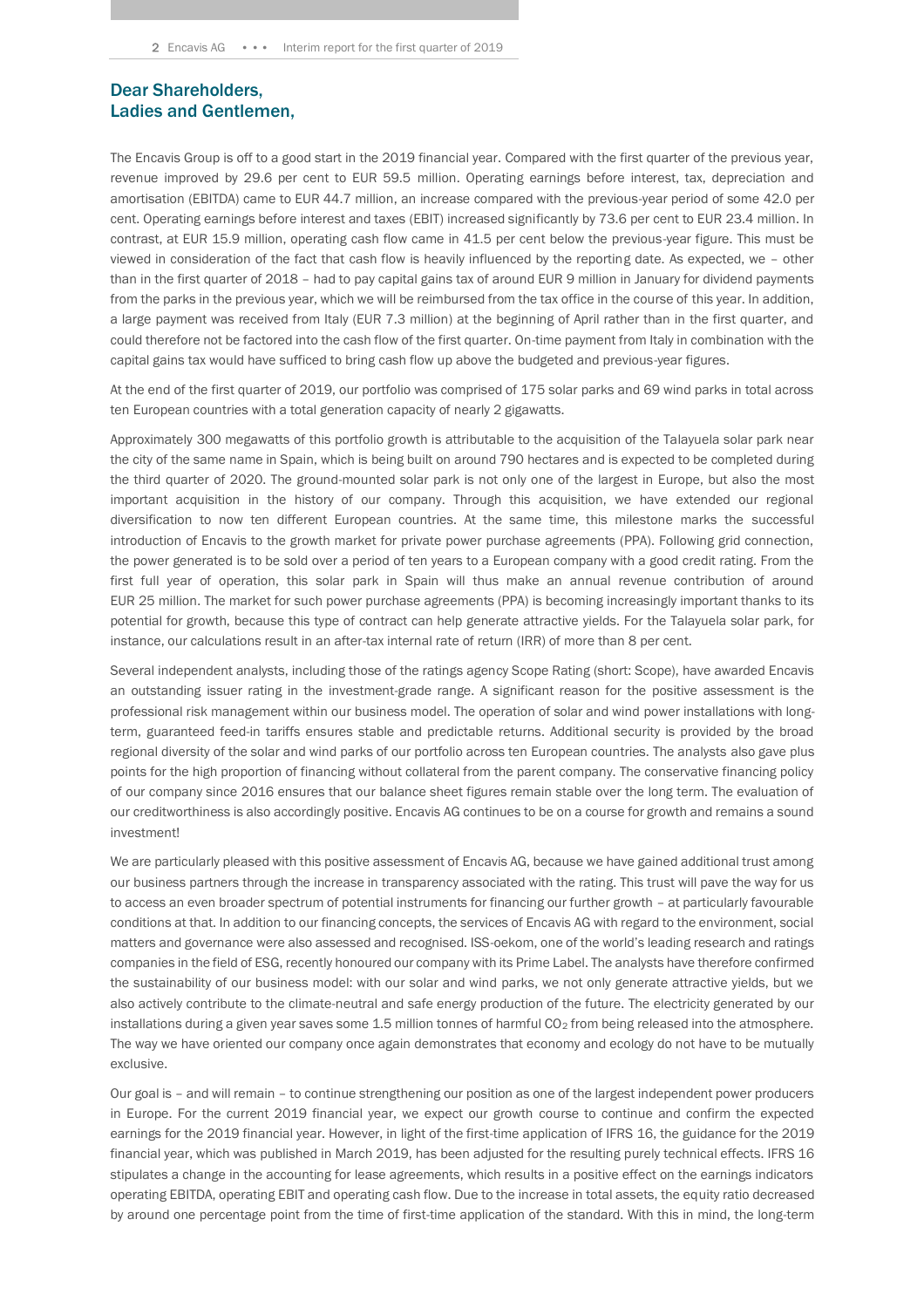target for the equity ratio has been reduced from 25 to 24 per cent. Including the effects from IFRS 16, we expect revenue to rise further to more than EUR 255 million and operating EBITDA to exceed EUR 199 million (previously: EUR 190 million). At the Group level, we anticipate growth in operating EBIT to some EUR 114 million (previously: EUR 112 million). We expect to be able to reach cash flow from operating activities of more than EUR 188 million (previously: EUR 180 million). Furthermore, we still expect to generate operating earnings per share of more than EUR 0.35.

We would be delighted if you, as shareholders of Encavis AG, were to continue to put your trust in us and accompany us on this sustainable course for growth.

Hamburg, May 2019

Vier fund Co

CEO CFO

Dr Dierk Paskert Dr Christoph Husmann



Dr Dierk Paskert Chief Executive Officer (CEO)



Dr Christoph Husmann Chief Financial Officer (CFO)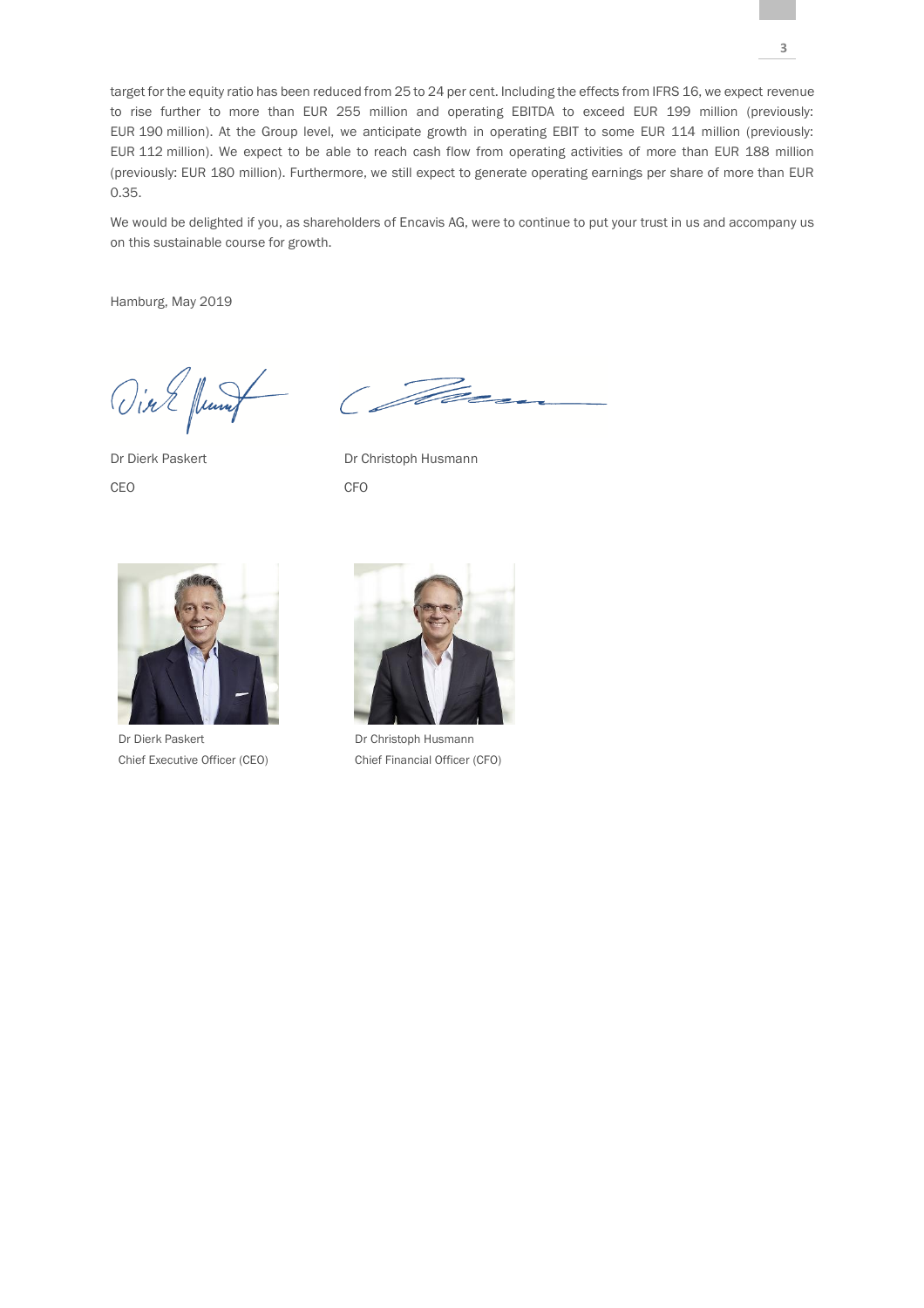### Group operating KPIs\*

| In EUR million                                  | 01.01.-31.03.2019 | 01.01.-31.03.2018 |
|-------------------------------------------------|-------------------|-------------------|
| Revenue                                         | 59.5              | 45.9              |
| <b>Operating EBITDA</b>                         | 44.7              | 31.5              |
| <b>Operating EBIT</b>                           | 23.4              | 13.5              |
| <b>Operating EBT</b>                            | 9.1               | 0.5               |
| <b>Operating EAT</b>                            | 7.9               | $-0.1$            |
| Operating cash flow**                           | 15.9              | 27.3              |
| Operating Earnings per share (undiluted/in EUR) | 0.05              | 0.00              |

|                   | 31.03.2019 | 31.12.2018 |
|-------------------|------------|------------|
| Equity            | 683        | 687        |
| Liabilities       | 2.072      | 1,962      |
| Total assets      | 2.756      | 2,649      |
| Equity ratio in % | 24.8       | 25.9       |

\* The Group operating KPIs are based solely on the company's operating profitability and do not take any IFRS-related valuation effects into account.

\*\* In middle of the 2018 financial year, Encavis adjusted the composition of individual items in the cash flow statement. Due to this adjustment, this figure is not directly comparable with the figure published in the quarterly report for Q1 2018.

#### Note on the quarterly figures

The publication of the results was prepared pursuant to the amended exchange rules for the Frankfurt Stock Exchange from 12 November 2015. This interim statement does not contain a complete interim financial report in accordance with IAS 34 and should therefore only be read in conjunction with the consolidated financial statements as of 31 December 2018 and subsequent publications.

The quarterly figures on the financial position, financial performance and net assets have been prepared in conformity with International Financial Reporting Standards (IFRS) as applicable within the European Union.

The accounting policies applied are the same as those used for the last year-end consolidated financial statements. We published a detailed description of the methods applied in the notes to the consolidated financial statements for 2018. Additionally, the Group has applied IFRS 16 – Leases since 1 January 2019. This conversion led to a significant increase in total assets due to the capitalisation of rights of use as well as the recognition of lease liabilities as liabilities. At the time of initial application, the equity ratio decreased accordingly by around one percentage point. Depreciation and amortisation as well as interest expenses are recognised for the first quarter of 2019, rather than ongoing lease expenses as before. This results in a reduction in other expenses and a burden on depreciation and amortisation as well as the financial result. There is also a positive effect on the operating cash flow, while the cash flow from financing activities is reduced due to the recognised interest and principal payments. Further detailed information on the effect from the firsttime application of IFRS 16 can be found in the 2018 annual report.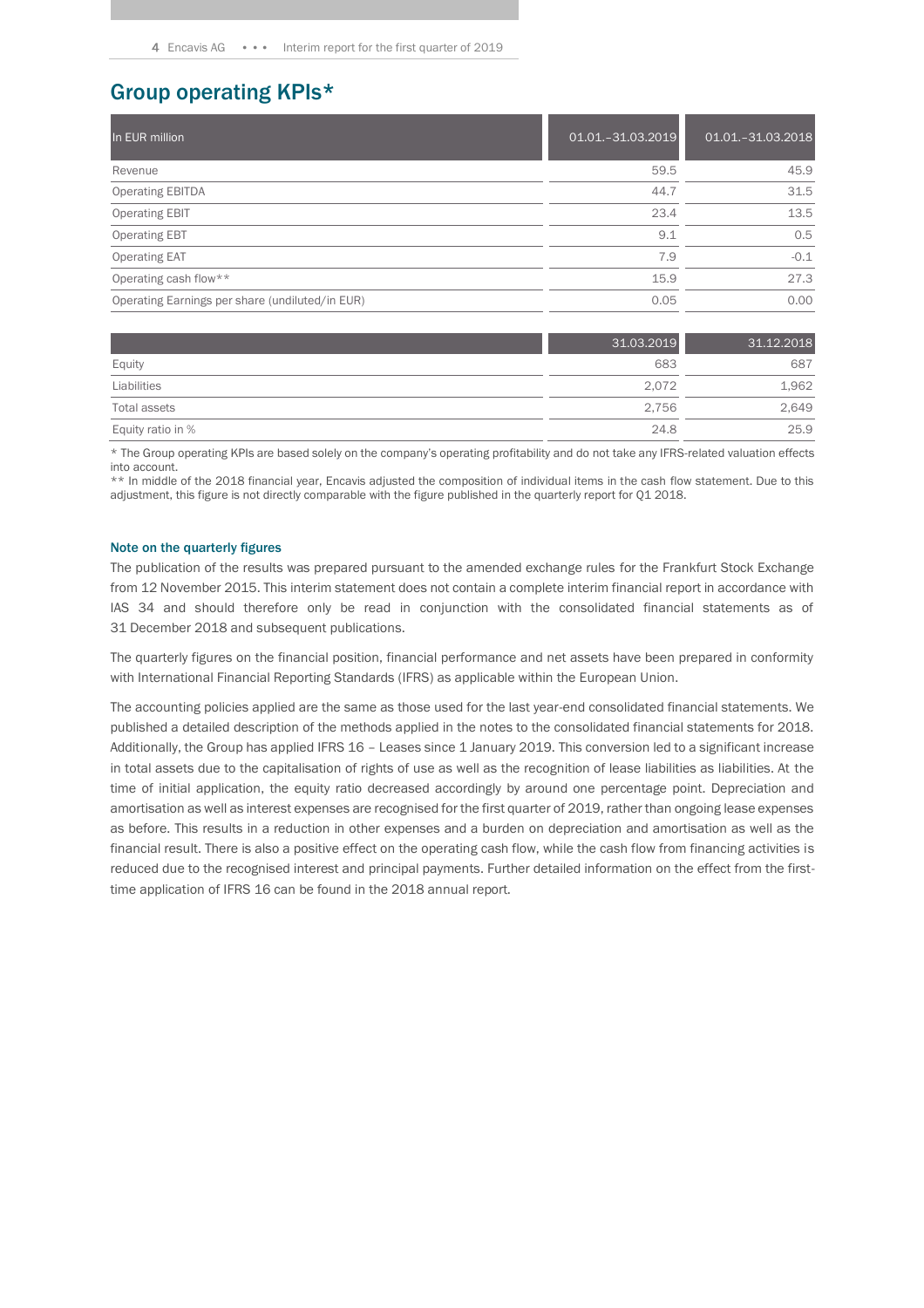### Business activities

#### Business model

Encavis AG, which is listed on the SDAX of the German stock exchange, makes use of the various opportunities to generate power using renewable energy. As an independent operator of environmentally friendly, emission-free power plants, Encavis has continuously developed its generation portfolio since 2009 and is one of the largest independent power producers (IPP) of renewable energy in Europe. The company's core business is the acquisition and operation of solar parks and onshore wind parks. In the acquisition of new installations, the company generally focuses on turnkey projects or existing installations that have guaranteed feed-in tariffs or long-term power purchase agreements and that are in geographic regions that offer a stable economic environment and reliable framework and investment conditions. The solar and wind parks can therefore generate reliable, attractive returns and predictable cash flows.

Encavis also offers attractive opportunities to institutional investors through its subsidiary Encavis Asset Management AG to invest in installations that generate renewable energy. The Asset Management field covers all services in this area, i.e. the launching of funds, the individual design and structuring of other investments for professional investors in the field of renewable energy and the management of the investments held by these investors.

The Encavis portfolio is currently comprised of a total of 175 solar parks and 69 wind parks with a capacity of more than 1.9 gigawatts in Germany, Italy, France, the United Kingdom, Austria, Finland, Sweden, Denmark, the Netherlands and Spain. Of these, the Group operates nine solar parks and 36 wind parks for third parties in the Asset Management segment.

### Industry-specific underlying conditions

#### Renewable energies: a growth market

The global energy revolution is continuing in 2019. The energy markets around the world are in a period of flux, with conventional energy sources and fossil fuels increasingly being replaced with, and supplemented by, the expansion and use of renewable energies. According to the Renewables 2018 Global Status Report published by the French network REN21 – Renewable Energy Policy Network for the 21st Century – currently one-fifth of the global energy demand is met by renewable energies. The estimates assume that this proportion will increase to one-third by 2023.

According to the German Solar Association, 2018 saw the installation of new facilities around the globe with a generation capacity of almost 100 gigawatts in the photovoltaic sector. The generation capacity installed thus reached the 500 gigawatt mark.

Based on surveys by the Global Wind Energy Council, new wind installations with a total generation capacity of 51.3 gigawatts were installed worldwide in the wind energy sector in 2018. The generation capacity installed worldwide for wind energy thus totalled 591 gigawatts at the end of 2018 (2017: 540 gigawatts).

The market for private-sector power purchase agreements (PPA) continues to grow strongly. The increasing profitability of renewable energies compared to conventional forms of energy production and the clear commitment of companies to achieving a climate-friendly energy balance are providing increasing momentum in the PPA market. According to information from Bloomberg New Energy Finance, the total generation capacity concluded via PPAs has more than doubled, from around 6.1 gigawatts in 2017 to some 13.4 gigawatts in 2018.

#### Developments in European core markets

During the reporting period, there were no material changes to the legislative framework for renewable energies that adversely affect the business model of Encavis AG itself or its portfolio of solar and wind parks.

Furthermore, as part of its Asset Management segment, Encavis offers institutional investors – both via various investment vehicles as well as direct investments – the opportunity to invest in attractive renewable energy installations. Encavis Asset Management AG, a wholly owned subsidiary of Encavis AG, is responsible for business with institutional investors within the Encavis Group.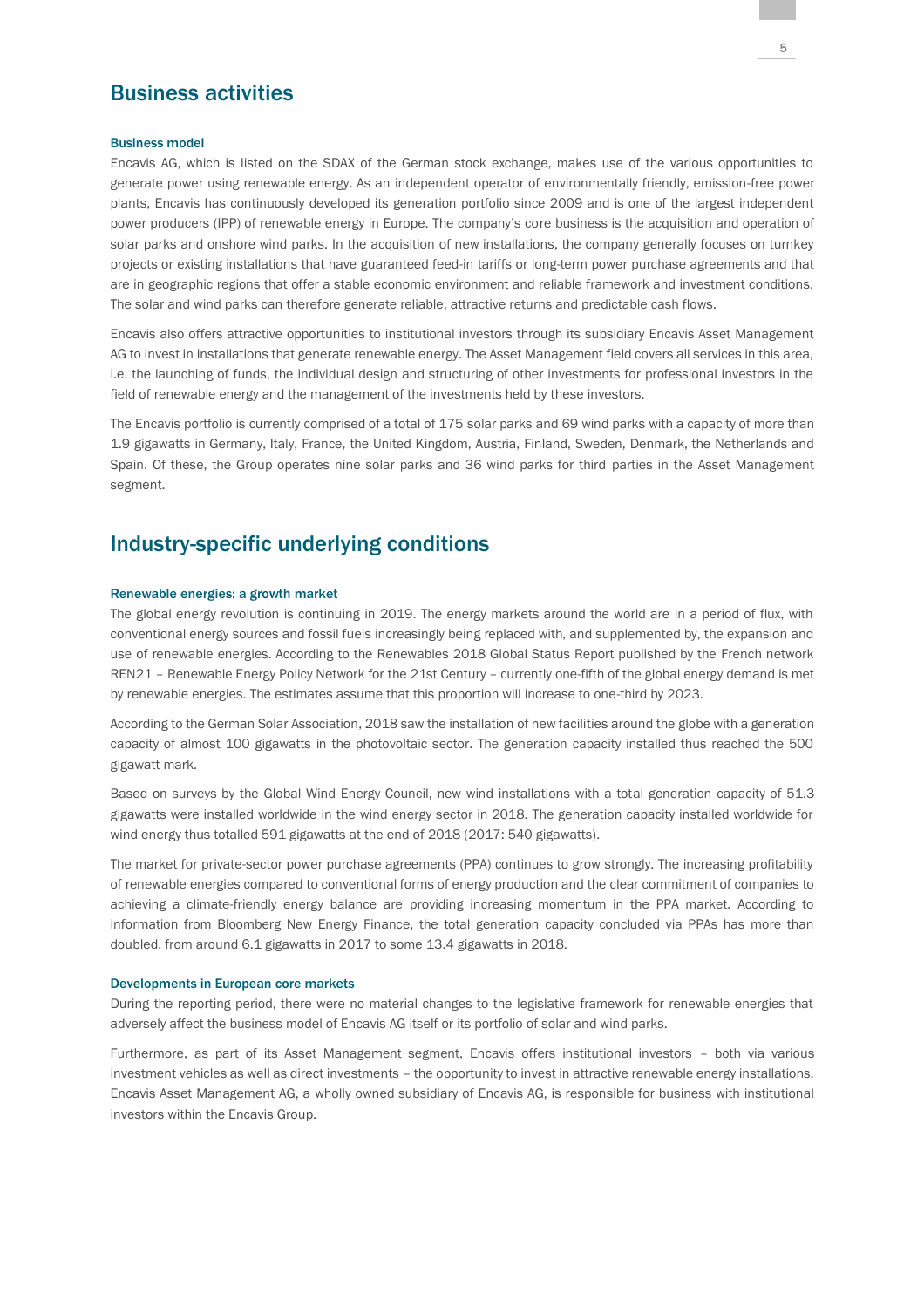### Course of business and development of the segments

#### Encavis AG acquires additional solar park in the Netherlands and expands the generation capacity on the Dutch market to more than 100 megawatts

On 14 January 2019, Encavis AG announced that it had acquired an additional solar park in the Netherlands with a generation capacity of more than 14 megawatts. The Zierikzee solar park in the Zeeland province, which was acquired in January 2019, was connected to the grid at the end of 2018 and has a generation capacity of 14.1 megawatts. Over the first 15 years, the solar park will receive a feed-in tariff of nearly EUR 0.11 per kilowatt-hour; the park will then receive the market price. From the first full year of operation onward, Encavis expects the Zierikzee solar park to make annual revenue contributions of some EUR 1.4 million. The investment volume, including project-related debt financing costs, amounts to EUR 10.6 million. The sellers retain a total participating interest of 10 per cent in the solar park. With this newly acquired solar park, the active generation capacity of Encavis AG in the Netherlands increases to some 106 megawatts. Encavis is therefore contributing to a sustainable supply of green electricity in the Netherlands.

#### Encavis AG receives investment-grade rating from Scope Ratings

On 19 March 2019, Encavis was rated for the first time by the rating agency Scope and received an issuer rating in the investment-grade range (BBB-); the outlook for the rating is stable.

Scope's rating assessment takes into account, among other things, the risk-averse business model from the operation of solar and wind installations with long-term and government-guaranteed feed-in tariffs. In addition, the consistently expanded regional diversification of the portfolio and the high share of non-recourse financing in Encavis's growth financing contribute to this good valuation. The rating agency Scope thus attests Encavis a very good and sustainable credit rating, as expected.

With the issuer rating, Scope provides market participants on the international financial markets with a clear orientation and independent assessment of the company's current and medium-term creditworthiness, thus ensuring greater security and transparency. The investment-grade rating by a recognised rating agency should not only broaden Encavis's range of options for future growth financing, but also reduce the cost of raising these funds.

#### Segment development

The Group's business activities are subject to seasonal influences, which leads to fluctuations in revenue and earnings during the course of the year. In terms of the PV Parks segment, the months from April to September generate more revenue than the autumn and winter months.

Actual power fed into the grid by the PV Parks segment in the first three months of 2019 came to 181,341 megawatthours (MWh) (previous year: 123,021 MWh). The solar parks in Germany accounted for around 24 per cent of the fed-in power (previous year: 33 per cent), those in France for 29 per cent (previous year: 24 per cent), those in Italy for 27 per cent (previous year: 28 per cent), those in the United Kingdom for 12 per cent (previous year: 15 per cent) and those in the Netherlands for 8 per cent (previous year: 0 per cent). In total, due to an above-average number of hours of sunshine, the solar park portfolio outperformed expectations in the first quarter of 2019, especially in the Italian and French markets.

Actual power fed into the grid by the Wind Parks segment in the first three months of 2019 came to 254,636 MWh (previous year: 202,829 MWh). Of this figure, some 64 per cent (previous year: 71 per cent) is attributable to wind parks in Germany, 10 per cent (previous year: 15 per cent) to wind parks in France, 11 per cent (previous year: 8 per cent) to wind parks in Austria, 14 per cent (previous year: 4 per cent) to wind parks in Denmark and around 1 per cent (previous year: 2 per cent) to the wind park in Italy. Due to above-average wind levels in the first quarter of 2019 across the entire portfolio, the wind park portfolio exceeded expectations as a whole.

### Operating earnings (non-IFRS)

#### Explanation of the earnings

#### **Revenue and other income**

During the first three months of 2019, the Group generated revenues of TEUR 59,464 (previous year: TEUR 45,881). This represents an increase of some 30 % and is due to the wind park portfolio as well as the solar park portfolio. In particular, significantly higher levels of solar radiation in Italy and France compared to the previous year contributed to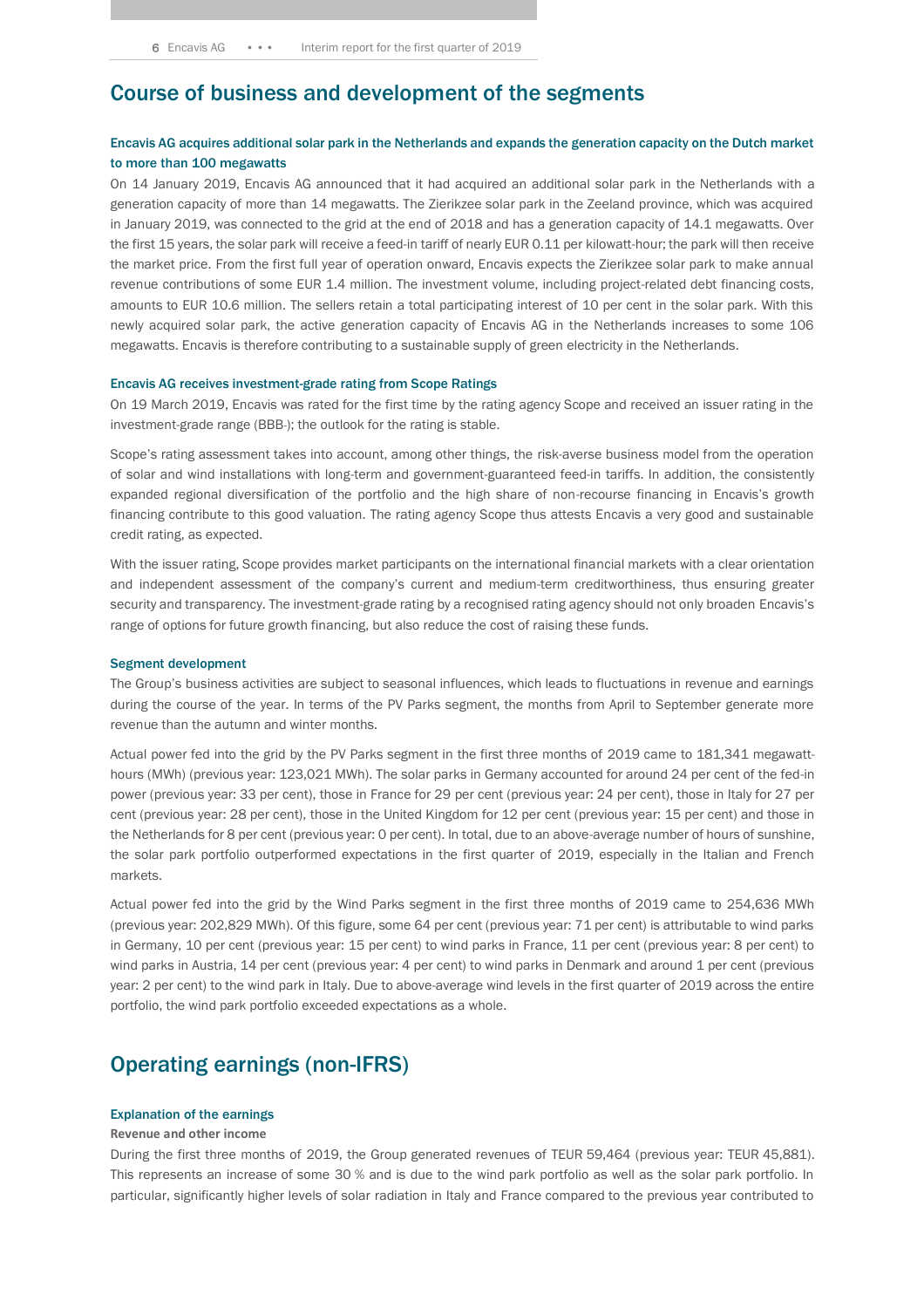the increase in revenue. A significant increase in revenue was also achieved thanks to a higher overall level of wind across the portfolio compared with the previous year and the expansion of the wind park portfolio to include several installations in Denmark and Germany.

Sales revenues are made up of revenue from feeding electricity into the grid, from the operation of parks owned by third parties and from additional revenue from Asset Management.

The Group generated other operating income of TEUR 1,371 (previous year: TEUR 1,488). This includes income from other periods in the amount of TEUR 768 (previous year: TEUR 898).

#### **Personnel expenses and other expenses**

Operating personnel expenses came to TEUR 3,800 (previous year: TEUR 2,743). Other operating expenses of TEUR 11,761 were incurred (previous year: TEUR 12,688). This mainly consists of costs of TEUR 8,826 for operating solar and wind parks. Other expenses also include TEUR 2,878 in costs of current operations. The decline in other operating expenses is due to the first-time application of IFRS 16, as the majority of the rental and leasing expenses previously reported under other operating expenses no longer apply. Instead, depreciation is recognised on the rights of use newly recognised in fixed assets under the lease agreements as well as interest expenses on the corresponding liabilities recognised as such.

#### **EBITDA**

Operating earnings before interest, taxes, depreciation and amortization (EBITDA) were TEUR 44,712 in the first three months of 2019 (previous year: TEUR 31,489). The EBITDA margin was around 75 % (previous year: 69 %).

Depreciation and amortisation of TEUR 21,328 (previous year: TEUR 18,023) chiefly comprises scheduled depreciation of the photovoltaic and wind power installations. Due to the first-time application of IFRS 16, depreciation on the capitalised rights of use from the lease agreements is also included.

#### **EBIT**

Operating earnings before interest and taxes (EBIT) totalled TEUR 23,383 (previous year: TEUR 13,466). The EBIT margin was around 39 % (previous year: 29 %).

#### **Financial result**

Operating financial earnings totalled TEUR -14,296 (previous year: TEUR -12,928). This results primarily from interest on the non-recourse loans for solar and wind parks. In addition, interest expenses on the leasing liabilities carried as liabilities in connection with the first-time application of IFRS 16 are reported in the financial result for the first time.

#### **EBT**

Operating earnings before taxes (EBT) therefore came to TEUR 9,087 (previous year: TEUR 538), with positive contributions from the PV Parks segment of TEUR 2,637 and from the Wind Parks segment of TEUR 9,980, while the Administration segment made a negative contribution in the amount of TEUR 3,051.

#### **Taxes**

The consolidated statement of comprehensive operating income shows operating tax expenses totalling TEUR 1,167 (previous year: TEUR 665), mainly for effective tax payments in connection with solar and wind parks.

#### **Consolidated earnings**

Altogether, this resulted in consolidated operating earnings of TEUR 7,920 (previous year: TEUR -126).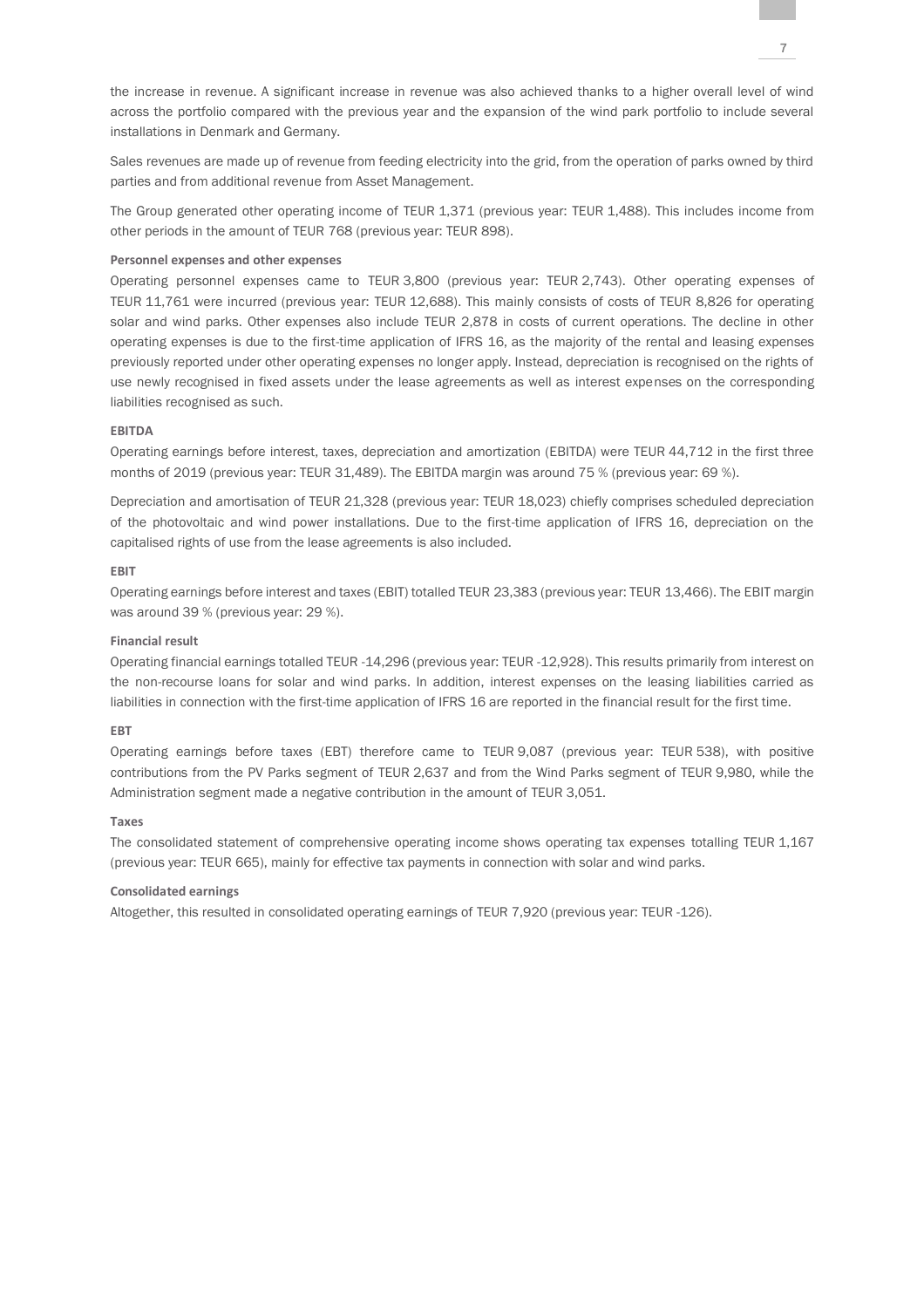#### Calculating operating KPIs (adjusted for IFRS effects)

As outlined in the "Internal management system at Encavis" section of the 2018 annual report, Group IFRS accounting is influenced by non-cash measurement effects and the resulting depreciation and amortisation. Non-cash interest effects and deferred taxes also hamper a transparent assessment of the operating income situation pursuant to IFRS.

| In TEUR                                                                                                                                                                                                                                    | 01.01.-31.03.2019 | 01.01.-31.03.2018 |
|--------------------------------------------------------------------------------------------------------------------------------------------------------------------------------------------------------------------------------------------|-------------------|-------------------|
| Revenue                                                                                                                                                                                                                                    | 59,464            | 45,881            |
| Other income                                                                                                                                                                                                                               | 4,603             | 3.310             |
| Cost of materials                                                                                                                                                                                                                          | $-563$            | $-449$            |
| Personnel expenses of which TEUR -59 (previous year: EUR -121) in share-based<br>remuneration                                                                                                                                              | $-3,816$          | $-2.775$          |
| Other expenses                                                                                                                                                                                                                             | $-12,145$         | $-12,681$         |
| Adjusted for the following effects:                                                                                                                                                                                                        |                   |                   |
| Income resulting from the disposal of financial investments and other non-<br>operating income                                                                                                                                             | $-3$              | $\circ$           |
| Other non-cash income (mainly gains from business combinations [badwill],<br>reversal of the interest advantage from subsidised loans [government grants] and<br>non-cash income from other periods)                                       | $-3.229$          | $-1.822$          |
| Other non-operating expenses                                                                                                                                                                                                               | 384               | $-7$              |
| Share-based remuneration (non-cash)                                                                                                                                                                                                        | 16                | 32                |
| <b>Adjusted operating EBITDA</b>                                                                                                                                                                                                           | 44,712            | 31,489            |
| Depreciation and amortization                                                                                                                                                                                                              | $-31.173$         | $-27,386$         |
| Adjusted for the following effects:                                                                                                                                                                                                        |                   |                   |
| Amortisation of intangible assets (electricity feed-in contracts) acquired as part of<br>business combinations                                                                                                                             | 11,582            | 11,097            |
| Subsequent measurement of uncovered hidden reserves and liabilities on step-<br>ups for property, plant and equipment acquired as part of business combinations                                                                            | $-1,737$          | $-1,734$          |
| <b>Adjusted operating EBIT</b>                                                                                                                                                                                                             | 23,383            | 13,466            |
| <b>Financial result</b>                                                                                                                                                                                                                    | $-11,456$         | $-9,714$          |
| Adjusted for the following effects:                                                                                                                                                                                                        |                   |                   |
| Other non-cash interest and similar expenses and income (mainly resulting from<br>effects from currency translation, calculation of the effective rate, swap valuation<br>and interest expenses from subsidised loans [government grants]) | $-2,840$          | $-3,214$          |
| <b>Adjusted operating EBT</b>                                                                                                                                                                                                              | 9,087             | 538               |
| Tax expenses                                                                                                                                                                                                                               | $-1,087$          | -893              |
| Adjusted for the following effects:                                                                                                                                                                                                        |                   |                   |
| Deferred taxes (non-cash)                                                                                                                                                                                                                  | $-80$             | 228               |
| Adjusted operating consolidated earnings                                                                                                                                                                                                   | 7,920             | $-126$            |

## Net assets and financial position

#### Adjustment to the previous year's figures

In middle of the 2018 financial year, Encavis adjusted the composition of individual items in the cash flow statement. In the following, all information that deviates from the figures published in the report for the first quarter of 2018 due to this adjustment have been marked with a superscript  $1$  (1). In tables, the superscript 1 has been placed next to the year (column or row heading); in text blocks, the superscript 1 has been placed directly behind the corresponding figure.

#### Financial position and cash flow

The change in cash and cash equivalents in the first quarter of 2019 came to TEUR -41,191 (previous year: TEUR - 18,0981). This broke down as follows: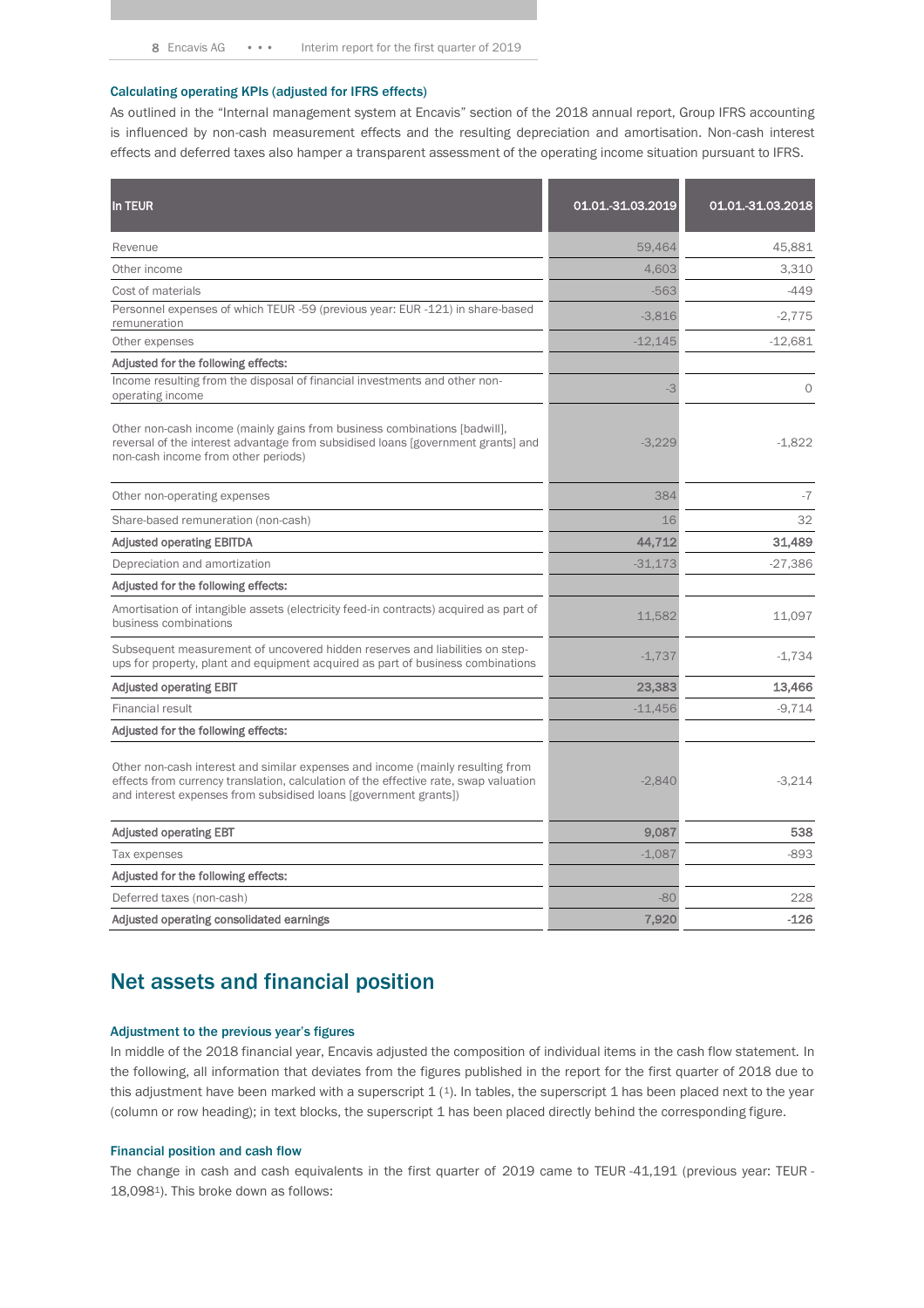Cash flow from operating activities amounts to TEUR 15,937 (previous year: TEUR 27,2611). This consists largely of cash inflows from the operating activities of the solar and wind parks and the resulting proceeds. Also included here are changes in assets and liabilities not attributable to investing or financing activities. During the reporting period, cash flow from operating activities was negatively affected by a planned payment of capital gains tax in the amount of EUR 9.0 million; this payment was not made during the first quarter of the previous year, but rather in the fourth quarter of 2017. Reimbursement from the tax office is expected during the 2019 financial year. Delayed payments of feed-in tariffs for Italian solar parks in the amount of EUR 7.3 million, which were only received in April, also had a negative impact. Without the non-period capital gains tax payment and without the delay in receipt of payment from Italy, the cash flow from operating activities would have been significantly higher than the previous-year level. The changed recognition of expenses from lease agreements in connection with the first-time application of IFRS 16, which are now part of the cash flow from financing activities, had a positive effect.

Cash flow from investing activities of TEUR -14,013 (previous year: TEUR -21,713) was mainly for payments for the acquisition of a solar park in the Netherlands, as well as payments related to investments in financial assets for financial investments recognised using the equity method and/or loans to them.

Cash flow from financing activities of TEUR -43,115 (previous year: TEUR -23,6461) results primarily from the regular loan repayments and interest paid less the newly issued loans. It also includes the change in restricted cash and the dividend payment to the hybrid bondholders. The changed recognition of expenses from lease agreements in connection with the first-time application of IFRS 16 had a negative impact.

#### Net assets

As of 31 March 2019, equity amounted to TEUR 683,306 (31 December 2018: TEUR 687,057). The decrease in the amount of TEUR 3,751, or approximately 1 %, is mainly due to the changes in the value of interest rate and currency swaps in a hedging relationship that were recognised directly in equity. The positive result for the period had the opposite effect. The equity ratio is 24.8 per cent (31 December 2018: 25.9 per cent). Total assets increased from TEUR 2,649,065 as of 31 December 2018 to TEUR 2,755,680. The increase in total assets and the associated decline in the equity ratio are also a consequence of the first-time application of IFRS 16.

#### **Liabilities**

As of 31 March 2019, the Group has bank and leasing liabilities amounting to TEUR 1,718,279 (31 December 2018: TEUR 1,602,631). These comprised loans and lease agreements for the financing of solar parks and wind parks and the mezzanine capital provided by Gothaer Versicherungen in November 2014. They also contained liabilities from listed notes from the Grid Essence portfolio, including accrued interest in the amount of TEUR 39,064, as well as liabilities from debenture bonds in the amount of TEUR 73,000. This does not include amounts recognised under other liabilities totalling TEUR 10,502 (31 December 2018: TEUR 10,625), which comprises interest advantages from low-interest government loans (KfW) and is to be accounted for in accordance with IAS 20 and shown separately. As a result of the first-time application of IFRS 16, liabilities from lease obligations amounting to TEUR 112,991 were reported as of the balance sheet date. Non-current liabilities from the mezzanine capital amounted to TEUR 150,000 as of 31 March 2019 and as of 31 December 2018. In almost all debt financing, the liability risk relating to the parks is limited (non-recourse financing).

As of 31 March 2019, liabilities to non-controlling shareholders amounted to TEUR 23,073 (31 December 2018: TEUR 22,404).

The value of provisions as of 31 March 2019 amounts to TEUR 48,718 (31 December 2018: TEUR 46,347). This comprises provisions for asset retirement obligations (TEUR 43,073) and other provisions (TEUR 5,645).

Trade liabilities increased from TEUR 16,784 as of 31 December 2018 to TEUR 17,505 as of 31 March 2019.

## Events after the balance sheet date

#### Acquisition of a wind park for institutional investors by Encavis Asset Management AG

The Encavis infrastructure fund, SICAV-RAIF Renewables Europe II ("Renewables Europe II"), further extended its fonds portfolio with the acquisition of the wind park in Gussenstadt. The wind park, with a total generation capacity of 14.4 megawatts, is comprised of four N117 turbines from the renowned manufacturer Nordex, one of the leading providers of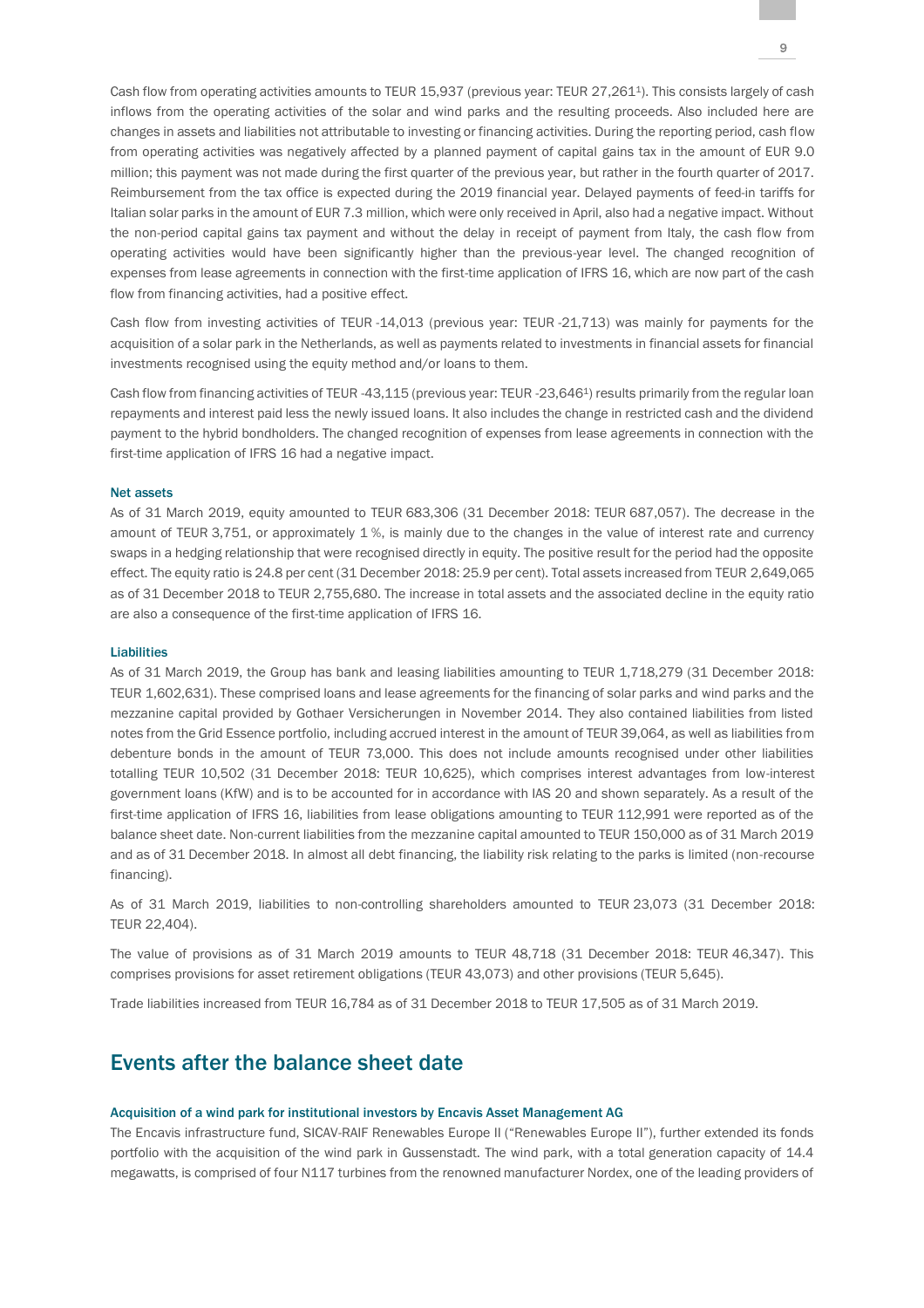power generation and energy supply technologies. The turbines each have a nominal output of 3.6 megawatts and a hub height of 140.6 metres.

Additionally, the solar park in Friedmannsdorf, in the Bavarian administrative district of Hof, was completely connected to the grid in mid May 2019. This solar park was acquired during the construction phase at the end of February 2019 by the above-mentioned fund.

With its most recent acquisitions, Encavis Asset Management AG has once again demonstrated its expertise as a provider of asset management services.

## Opportunities and risks

The material opportunities and risks to which the Encavis Group is exposed were described in detail in the consolidated management report for the 2018 financial year. There were no significant changes in this regard during the reporting period.

## Future outlook

The statements below include projections and assumptions which are not certain to materialise. If one or more of these forecasts or assumptions do not materialise, actual results and developments may differ substantially from those outlined.

#### Underlying conditions for renewable energies

#### **Consistent growth market**

The expansion of renewable energies is continuing at a highly dynamic pace worldwide. In addition to political climate targets such as those agreed in the Paris Agreement, more and more companies are making a voluntary commitment to cover 100 per cent of their electricity needs from renewable energies.

At the same time, the cost-effectiveness of photovoltaic installations has increased significantly in recent years, not least due to the significant drop in prices for technical components. In many regions, they are already competitive with conventional forms of energy generation, even without state support, and are the cheapest form of electricity generation.

SolarPower Europe (SPE), the association of Europe's solar industry, has published its most recent expectations of capacity expansion in the photovoltaic sector under the title "Global Market Outlook 2018–2022". In the optimistic scenario in its report, SPE expects that global photovoltaic generation capacity will climb to more than 1,200 gigawatts by 2022; in its pessimistic scenario, it predicts that this figure will rise to more than 800 gigawatts.

The wind power sector will also witness significant expansion over the next few years. According to the forecasts of the Global Wind Energy Council ("Market Forecast for 2018–2022"), generation capacities in the wind energy sector could rise to nearly 840 gigawatts by the year 2022.

#### Overall assessment of future development

When acquiring new installations, Encavis primarily focuses on ready-to-build or turnkey projects, or existing installations with guaranteed feed-in tariffs or long-term power purchase agreements. Any already-known future changes to the structuring of subsidy systems and mechanisms for renewable energies would be accounted for within the return calculations for new investments and have no influence on the company's existing portfolio.

The economic and sociopolitical environment, combined with a persistently low level of interest rates, continues to provide Encavis with an ideal environment for further qualitative growth of the company. Today Encavis is one of the largest independent power producers in the field of renewable energy in Europe.

In addition to an excellent and broad network on the market, Encavis has also secured long-term exclusive access to an attractive acquisition pipeline through various strategic partnerships with leading project developers and financing partners. Strategic partners include the British project developer Solarcentury, the Irish project developer Power Capital and the Irish sovereign development fund Ireland Strategic Investment Fund (ISIF). To secure this exclusive access, Encavis will increasingly, and earlier than before, enter the construction phase of various projects. In addition, all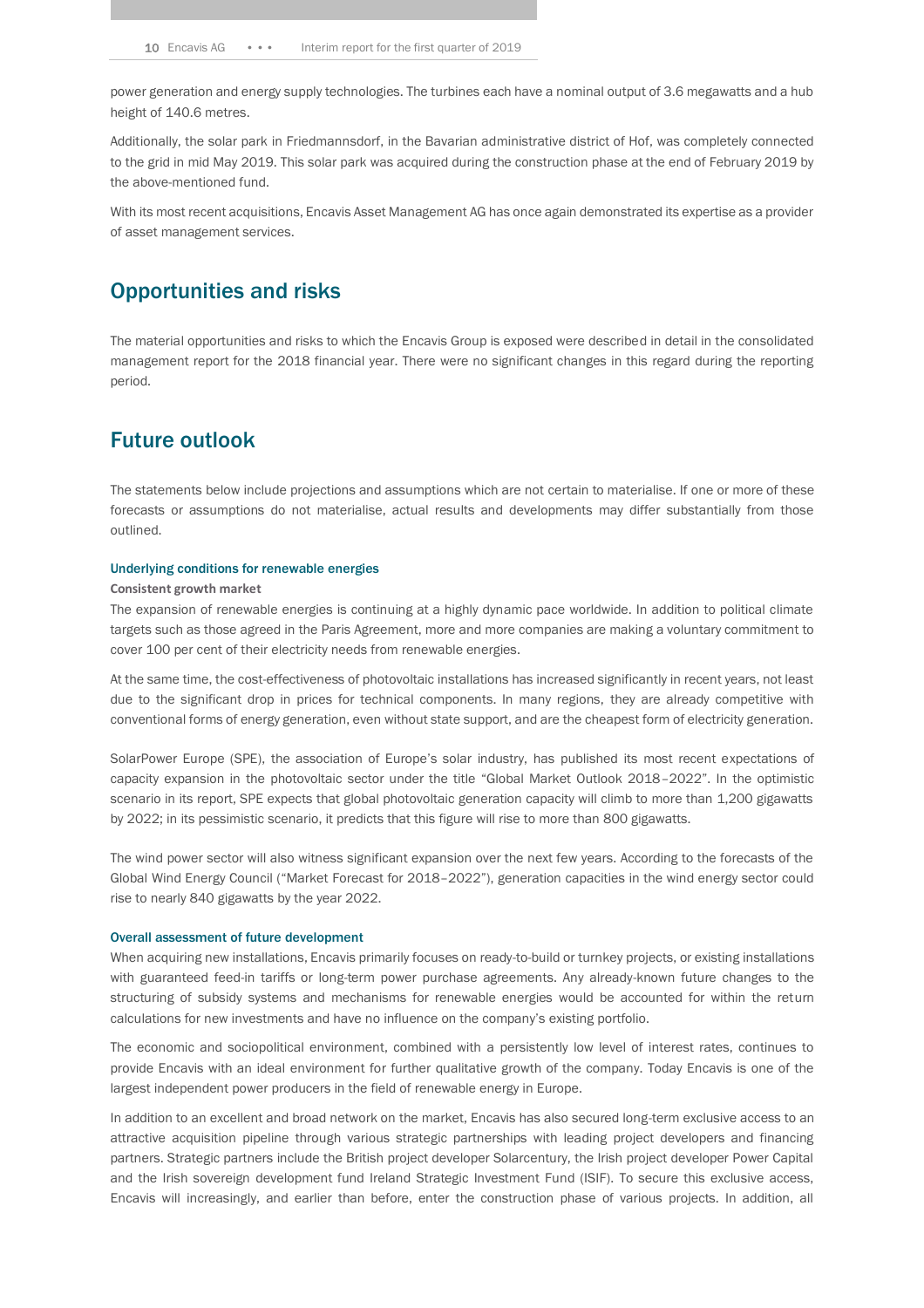installations taken over by Encavis have long-term government-guaranteed feed-in tariffs or private-sector power purchase agreements with customers with strong credit ratings.

Additionally, the conclusion of strategic partnerships with an exclusive acquisition pipeline results in significantly greater transparency and planning reliability for Encavis's future growth course, and the further expansion of the portfolio can also be managed and scheduled in a more targeted manner.

In addition to its own business, Encavis also makes its many years of expertise and market knowledge in the field of renewable energies available to institutional investors. Encavis Asset Management AG is the Group's specialist for institutional investors. As a one-stop shop for institutional investors, Encavis Asset Management AG plans and builds a portfolio of renewable energy assets tailored to the needs of its clients. This can be done individually or as part of fund solutions based on Luxembourg special funds (SICAV/SICAF).

In light of the Group's qualitative-growth-oriented strategy and the fact that economic conditions continue to be very favourable, the Management Board of Encavis AG reaffirms its earnings expectations for the 2019 financial year. However, in light of the first-time application of IFRS 16, the guidance for the 2019 financial year, which was published in March 2019, has been adjusted for the resulting purely technical effects. IFRS 16 stipulates a change in the accounting for lease agreements, which results in a positive effect on the earnings indicators operating EBITDA, operating EBIT and operating cash flow. The operating earnings per share will not be affected. Due to the increase in total assets, the equity ratio decreased by around one percentage point from the time of first-time application of the standard. With this in mind, the long-term target for the equity ratio has been reduced from 25 to 24 per cent.

The earnings forecast issued by Encavis AG for the 2019 financial year is based solely on the portfolio of solar and wind parks as of 21 March 2019, as well as the assumption of average meteorological conditions.

| In EUR million                       | 2019<br>(AR 2018) | 2019<br>(incl. IFRS 16-effects) |
|--------------------------------------|-------------------|---------------------------------|
| Revenue                              | >255              | >255                            |
| Operating EBITDA*                    | >190              | >199                            |
| Operating EBIT*                      | >112              | >114                            |
| Operating cash flow*                 | >180              | >188                            |
| Operating earnings per share in EUR* | 0.35              | 0.35                            |

\* Operating; contains no IFRS-related, non-cash valuation effects.

## Other information

#### **Employees**

The Group had 120 employees (previous year: 115) on 31 March 2019. Of these, apart from the Management Board members, 75 (previous year: 60) were employed at Encavis AG, 26 (previous year: 41) were employed at Encavis GmbH (formerly: Encavis Asset Management AG), ten (previous year: ten) were employed at Encavis Technical Services GmbH and nine (previous year: none) were employed at Encavis Asset Management AG (formerly: CHORUS GmbH). In the previous year, four people were employed at TC Wind Management GmbH. The increase in the number of employees is primarily due to the expansion of the team brought on by growth.

#### Dividends

The Management and Supervisory Boards of Encavis AG want the shareholders to share in the success of the company to an appropriate extent. With this in mind, the Supervisory and Management Boards of Encavis AG proposed, at the annual shareholders' meeting on 15 May 2019, to pay out a dividend of EUR 0.24 for each dividend-entitled share. This represents a year-on-year increase of 9 per cent (2018: EUR 0.22). The proposal by the Management and Supervisory Boards was approved by a clear majority.

The Management and Supervisory Boards wish to give Encavis AG shareholders the greatest possible freedom of choice in connection with the dividend. As a result, the dividend issued by Encavis AG was once again structured as an optional dividend. The shareholders were therefore able to choose whether they wanted to receive the dividend in cash or in the form of shares. Furthermore, the dividend is partially tax-free in accordance with section 27, paragraph 1, of the German corporation tax act (*Körperschaftssteuergesetz* – KStG).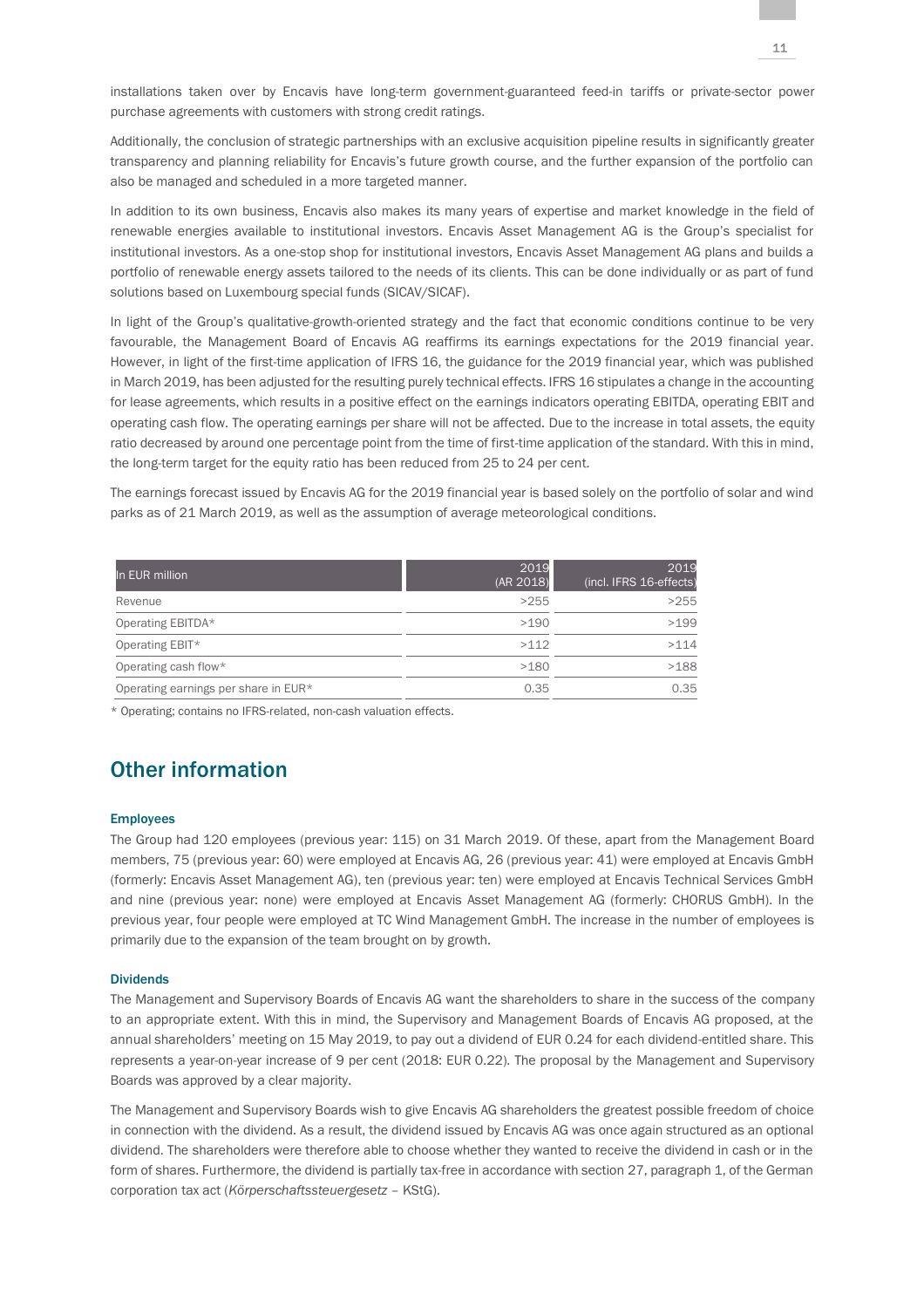#### Related-party disclosures (IAS 24)

As of the reporting date, rental contracts at arm's-length terms exist with B&L Holzhafen West GmbH & Co. KG, a company allocated to Supervisory Board members Albert Büll and Dr Cornelius Liedtke, for office space for Encavis AG.

For the company Encavis GmbH, there is a rental agreement regarding the Asset Management segment's office space in Neubiberg with PELABA Vermögensverwaltungs GmbH & Co. KG, a company related to Supervisory Board member Peter Heidecker. The rental agreement has a fixed term until 2019 and renews automatically by one year each year unless either of the parties terminates it with a notice period of six months. The monthly rent is based on customary market conditions.

#### Notification requirements

Notifications in accordance with section 21, paragraph 1, or paragraph 1a, of the Securities Trading Act (WpHG) are shown on the website of Encavis AG at https://www.encavis.com/en/investor-relations/corporate-governance/.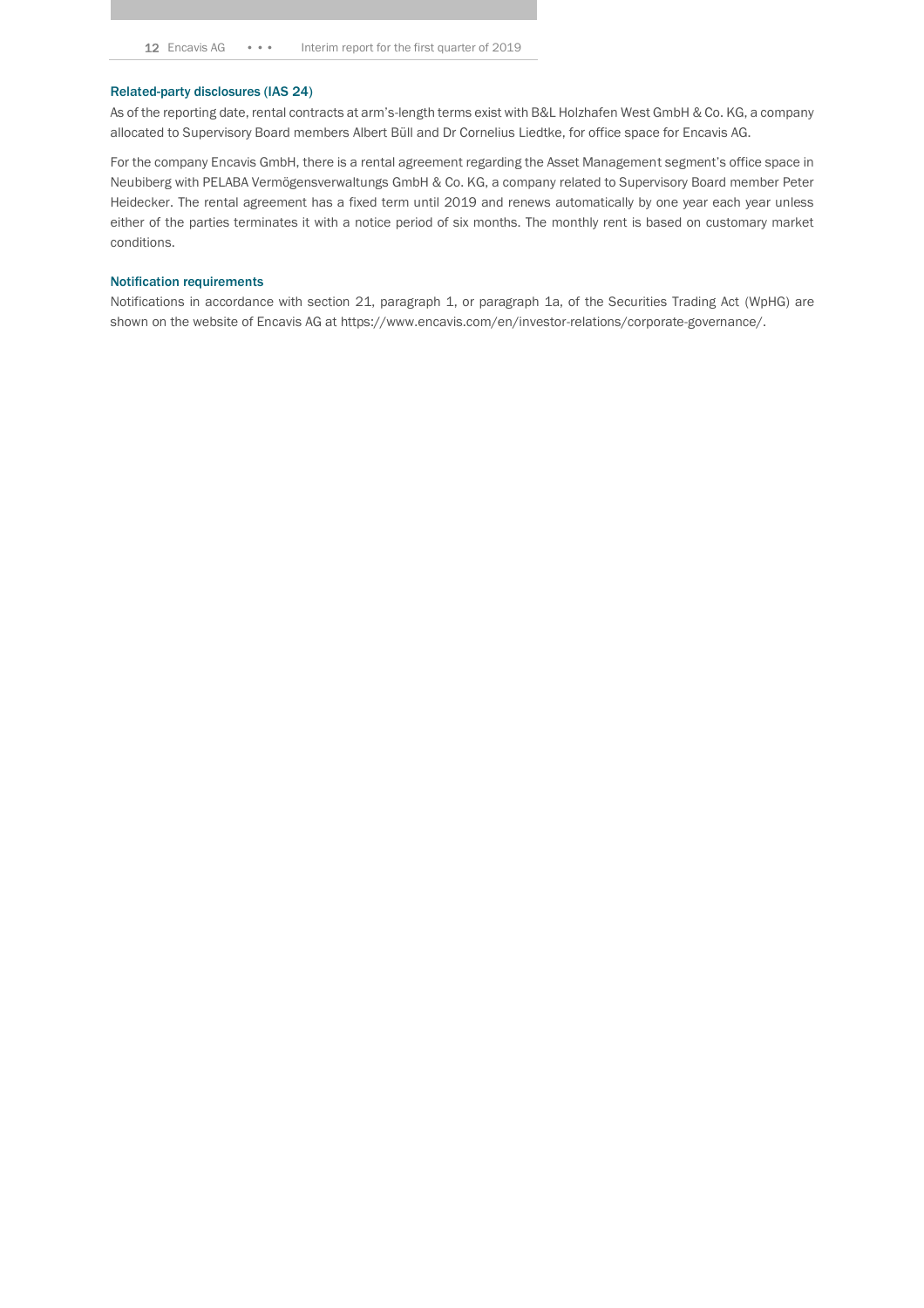## Condensed consolidated statement of comprehensive income (IFRS)

| In TEUR                                                                 | 01.01.-31.03.2019 | 01.01.-31.03.2018 |
|-------------------------------------------------------------------------|-------------------|-------------------|
| Revenue                                                                 | 59,464            | 45,881            |
| Other income                                                            | 4,603             | 3,310             |
| Cost of materials                                                       | $-563$            | $-449$            |
| Personnel expenses                                                      | $-3,816$          | $-2,775$          |
| of which in share-based remuneration                                    | $-59$             | $-121$            |
| Other expenses                                                          | $-12,145$         | $-12,681$         |
| Earnings before interest, taxes, depreciation and amortization (EBITDA) | 47,544            | 33,286            |
| Depreciation and amortization                                           | $-31,173$         | $-27,386$         |
| Earnings before interest and taxes (EBIT)                               | 16,370            | 5,901             |
| Financial income                                                        | 5,932             | 4.741             |
| Financial expenses                                                      | $-17,308$         | $-14,456$         |
| Earnings from financial assets accounted for using the equity method    | $-80$             | $\Omega$          |
| Earnings before taxes on income (EBT)                                   | 4,914             | $-3,813$          |
| Taxes on income                                                         | $-1,087$          | $-893$            |
| <b>Consolidated earnings</b>                                            | 3,827             | $-4,706$          |
| Items which can be reclassified to profit or loss                       |                   |                   |
| Currency translation differences                                        | $-153$            | 303               |
| Hedging of cash flows - effective part of the change in fair value      | $-6,517$          | 806               |
| Cost of hedging measures                                                | 6                 | -49               |
| Income taxes on items which can be reclassified to profit or loss       | 1,509             | $-188$            |
| Reclassifications                                                       | 1                 | $\circ$           |
| Other comprehensive income                                              | $-5,154$          | 872               |
| Consolidated comprehensive income                                       | $-1,328$          | $-3,834$          |
| Additions to consolidated earnings for the period                       |                   |                   |
| Encavis AG shareholders                                                 | 2,633             | $-5,831$          |
| Non-controlling interests                                               | $-73$             | $-142$            |
| Hybrid bondholders                                                      | 1,267             | 1,267             |
| Additions to consolidated comprehensive income for the period           |                   |                   |
| Encavis AG shareholders                                                 | $-2,522$          | $-4,959$          |
| Non-controlling interests                                               | $-72$             | $-142$            |
| Hybrid bondholders                                                      | 1,267             | 1,267             |
|                                                                         |                   |                   |
| Earnings per share                                                      |                   |                   |
| Average number of shares in circulation in the reporting period         |                   |                   |
| Undiluted                                                               | 129,487,340       | 128,252,214       |
| <b>Diluted</b>                                                          | 129,487,340       | 128,274,665       |
| Undiluted/diluted earnings per share (in EUR)                           | 0.02              | $-0.05$           |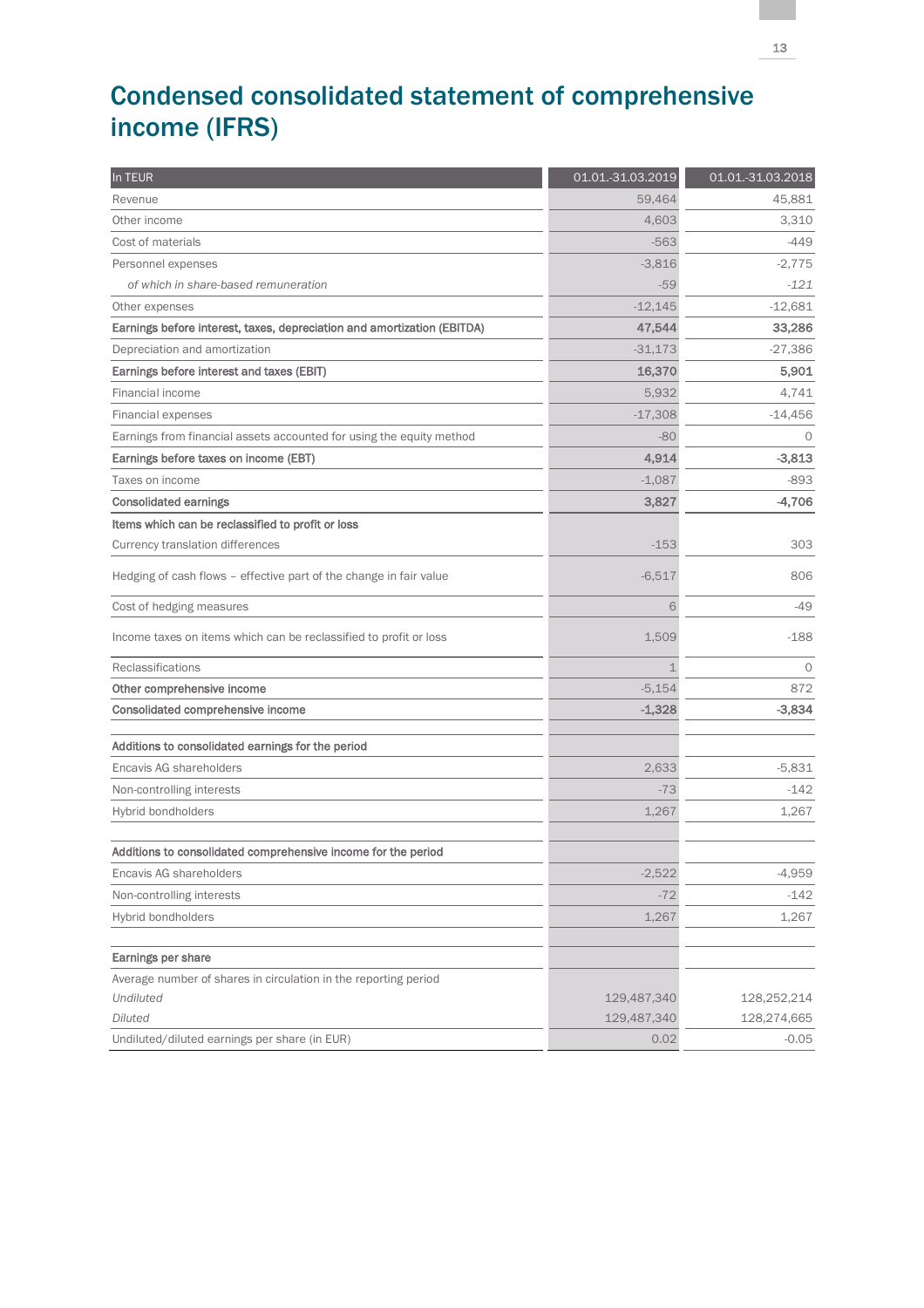## Condensed consolidated balance sheet (IFRS)

| Assets in TEUR                                           | 31.03.2019 | 31.12.2018 |
|----------------------------------------------------------|------------|------------|
| Intangible assets                                        | 574,974    | 579,950    |
| Goodwill                                                 | 20,069     | 19,989     |
| Property, plant and equipment                            | 1,682,289  | 1,548,639  |
| Financial investments recognised using the equity method | 14,441     | 14,514     |
| <b>Financial assets</b>                                  | 16,296     | 6,474      |
| Other receivables                                        | 3,917      | 19,518     |
| Deferred tax assets                                      | 119,793    | 118,169    |
| <b>Total non-current assets</b>                          | 2,431,779  | 2,307,252  |
| Inventories                                              | 376        | 422        |
| Trade receivables                                        | 50,500     | 36,178     |
| Non-financial assets                                     | 6,577      | 9,714      |
| Receivables from income taxes                            | 28,241     | 29,269     |
| Other current receivables                                | 16,528     | 13,738     |
| Liquid assets                                            | 221,678    | 252,491    |
| Cash and cash equivalents                                | 150,480    | 175,564    |
| Liquid assets with restrictions on disposition           | 71,198     | 76,927     |
| <b>Total current assets</b>                              | 323,901    | 341,812    |
| <b>Total assets</b>                                      | 2,755,680  | 2,649,065  |
|                                                          |            |            |
| Equity and liabilities in TEUR                           | 31.03.2019 | 31.12.2018 |
| Subscribed capital                                       | 129,487    | 129,487    |
| Capital reserves                                         | 412,983    | 413,104    |
| Reserve for equity-settled employee<br>remuneration      | 324        | 383        |
| Other reserves                                           | $-6,874$   | $-1,718$   |
| Net retained profit                                      | 43,833     | 41,200     |
| Equity attributable to Encavis AG shareholders           | 579,753    | 582,456    |
| Equity attributable to non-controlling interests         | 9,384      | 9,145      |
| Equity attributable to hybrid capital investors          | 94,169     | 95,456     |
| <b>Total equity</b>                                      | 683,306    | 687,057    |
| Non-current liabilities to non-controlling interests     | 5,304      | 5,264      |
| Non-current financial liabilities                        | 1,352,378  | 1,349,602  |
| Non-current lease liabilities                            | 181,282    | 73,933     |
| Other non-current liabilities                            | 10,388     | 10,764     |
| Non-current provisions                                   | 43,247     | 39,724     |
| Deferred tax liabilities                                 | 235,911    | 234,540    |
| <b>Total non-current liabilities</b>                     | 1,828,509  | 1,713,827  |
| Current liabilities to non-controlling interests         | 17,769     | 17,140     |
| Liabilities from income taxes                            | 6,160      | 7,694      |
| <b>Current financial liabilities</b>                     | 175,993    | 174,420    |
| <b>Current lease liabilities</b>                         | 10,729     | 6,764      |
| Trade payables                                           | 17,505     | 16,784     |
| Other current debt                                       | 10,238     | 18,756     |
| <b>Current provisions</b>                                | 5,471      | 6,623      |
| <b>Total current liabilities</b>                         | 243,865    | 248,181    |
| <b>Total equity and liabilities</b>                      | 2,755,680  | 2,649,065  |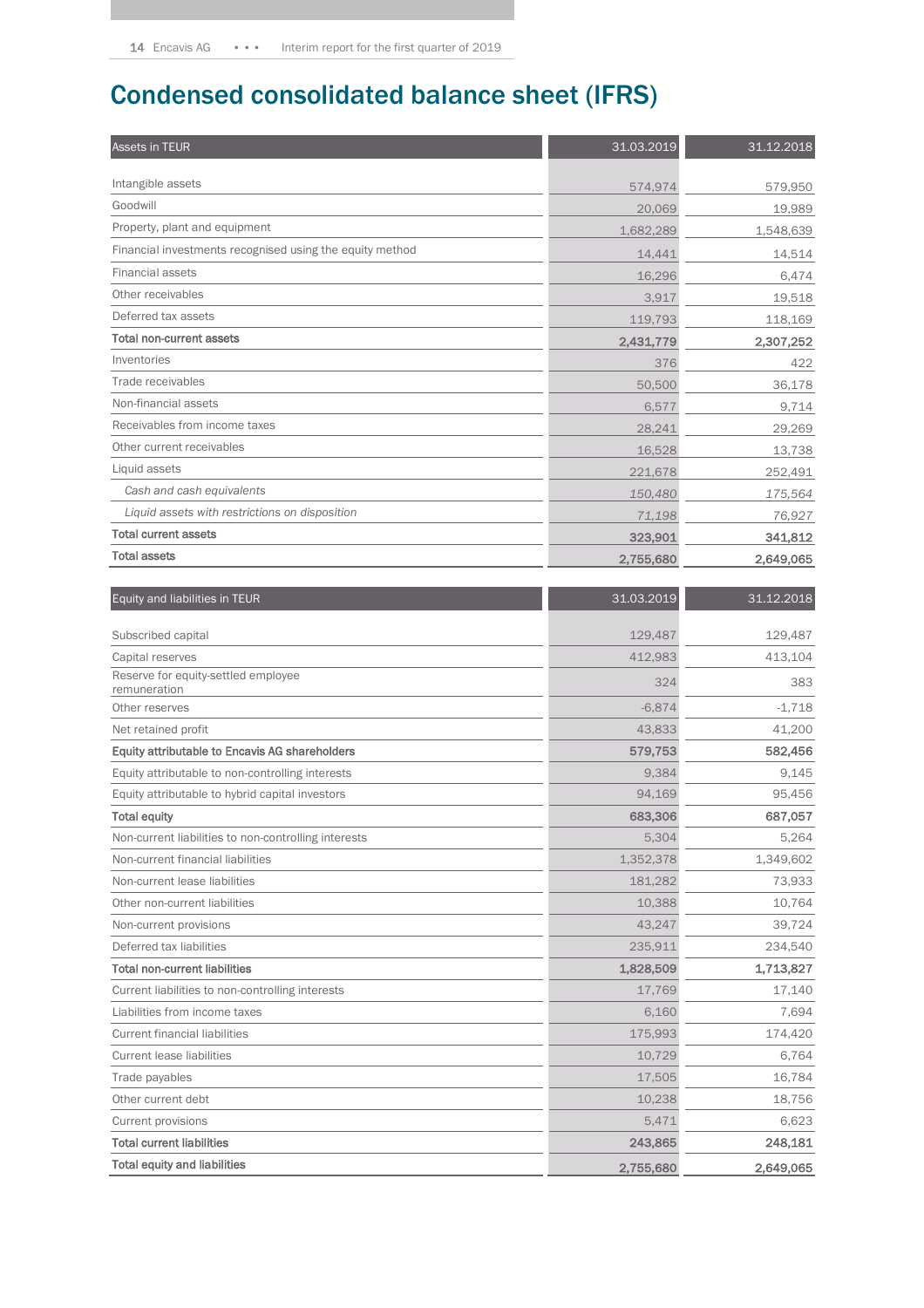## Condensed consolidated cash flow statement (IFRS)

| In TEUR                                     | $01.01 - 31.03.2019$ | 01.01.-31.03.20181 |
|---------------------------------------------|----------------------|--------------------|
| Net profit/loss for the period              | 3,827                | $-4,706$           |
|                                             |                      |                    |
| Cash flow from operating activities         | 15,937               | 27,261             |
| Cash flow from investing activities         | $-14,013$            | $-21,713$          |
| Cash flow from financing activities         | $-43,115$            | $-23,646$          |
| Change in cash and cash equivalents         | $-41,191$            | $-18,098$          |
| Change in cash due to exchange rate changes | 272                  | 77                 |
| Cash and cash equivalents                   |                      |                    |
| As at 01.01.2019 (01.01.2018)               | 171,533              | 119,984            |
| As at 31.03.2019 (31.03.2018)               | 130,614              | 101,963            |

<sup>1</sup> Some of the previous-year figures have been adjusted.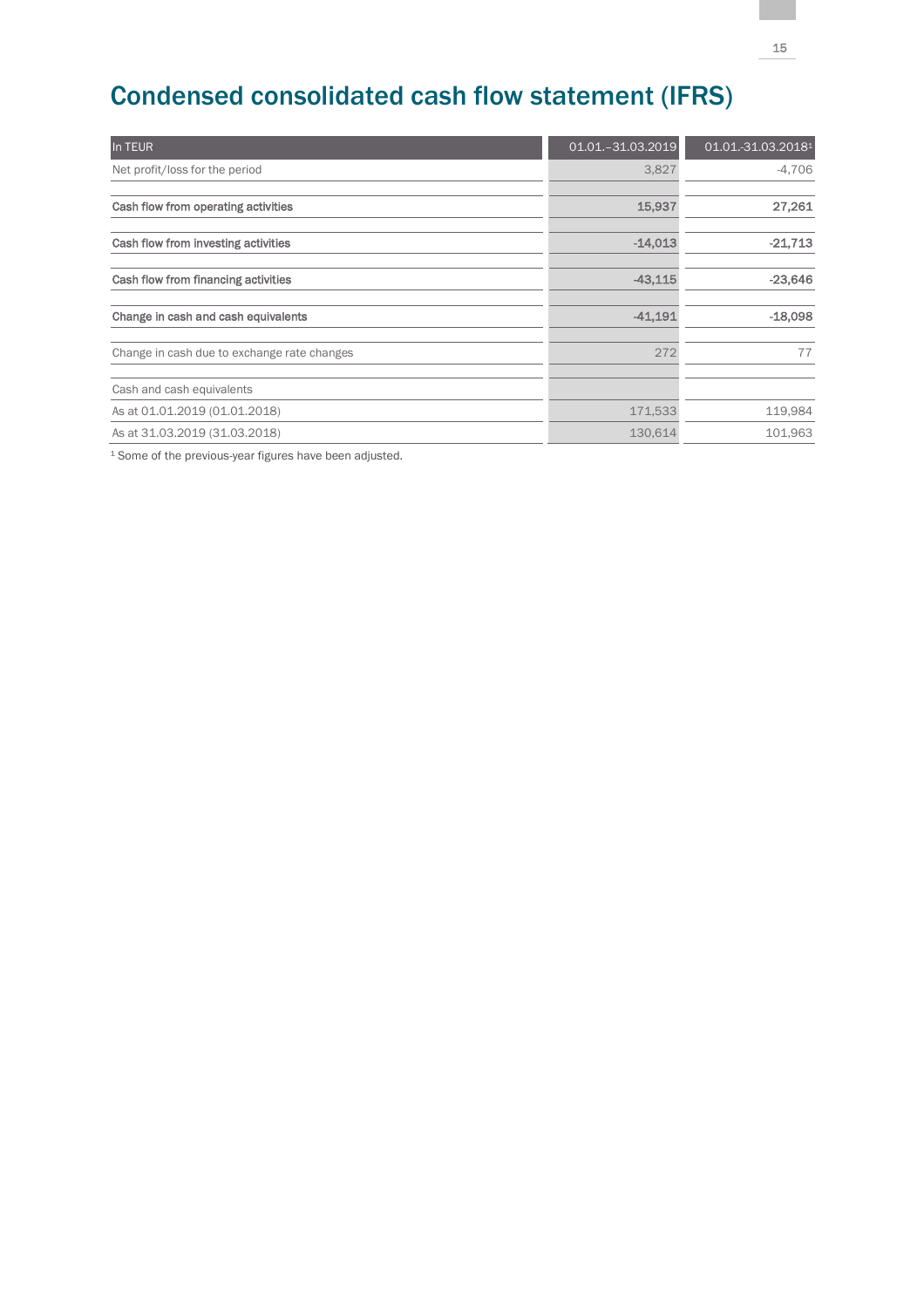## Condensed consolidated statement of changes in equity (IFRS)

| In TEUR                                                         | Subscribed<br>capital | Capital<br>Other reserves<br>reserve |                            |                  |                                 |                                                |
|-----------------------------------------------------------------|-----------------------|--------------------------------------|----------------------------|------------------|---------------------------------|------------------------------------------------|
|                                                                 |                       |                                      | <b>Currency</b><br>reserve | Hedge<br>reserve | Costs of<br>hedging<br>measures | Reserve<br>from<br>changes<br>in fair<br>value |
| As at 01.01.2018                                                | 128,252               | 406,834                              | 1,176                      | $-3,630$         |                                 | $-298$                                         |
| Effect from the first-time application of<br>IFRS 9             |                       |                                      |                            |                  |                                 | 298                                            |
| As at 01.01.2018 (adjusted for IFRS 9)                          | 128,252               | 406,834                              | 1,176                      | $-3,630$         |                                 |                                                |
| Consolidated earnings                                           |                       |                                      |                            |                  |                                 |                                                |
| Other income recognised in equity                               |                       |                                      | 303                        | 609              | $-41$                           |                                                |
| Consolidated comprehensive income for<br>the period             |                       |                                      | 303                        | 609              | $-41$                           |                                                |
| <b>Dividends</b>                                                |                       |                                      |                            |                  |                                 |                                                |
| Income and expenses recognised directly in<br>equity            |                       |                                      |                            |                  |                                 |                                                |
| Transactions with shareholders recognised<br>directly in equity |                       | 22                                   |                            |                  |                                 |                                                |
| <b>Issuance costs</b>                                           |                       | $-115$                               |                            |                  |                                 |                                                |
| Acquisition of shares from non-controlling<br>interests         |                       |                                      |                            |                  |                                 |                                                |
| As at 31.03.2018                                                | 128,252               | 406,741                              | 1,479                      | $-3,021$         | $-41$                           |                                                |
| As at 01.01.2019                                                | 129,487               | 413,104                              | 1,010                      | $-2,700$         | $-29$                           |                                                |
| Consolidated earnings                                           |                       |                                      |                            |                  |                                 |                                                |
| Other income recognised in equity*                              |                       |                                      | $-153$                     | $-5,008$         | 5                               |                                                |
| Reclassifications to profit/loss                                |                       |                                      | $\mathbf 1$                |                  |                                 |                                                |
| Consolidated comprehensive income for<br>the period             |                       |                                      | $-153$                     | $-5,008$         | 5                               |                                                |
| <b>Dividends</b>                                                |                       |                                      |                            |                  |                                 |                                                |
| Income and expenses recognised directly in<br>equity            |                       |                                      |                            |                  |                                 |                                                |
| <b>Issuance costs</b>                                           |                       | $-121$                               |                            |                  |                                 |                                                |
| Acquisition of shares from non-controlling<br>interests         |                       |                                      |                            |                  |                                 |                                                |
| As at 31.03.2019                                                | 129,487               | 412,983                              | 857                        | $-7,707$         | $-24$                           |                                                |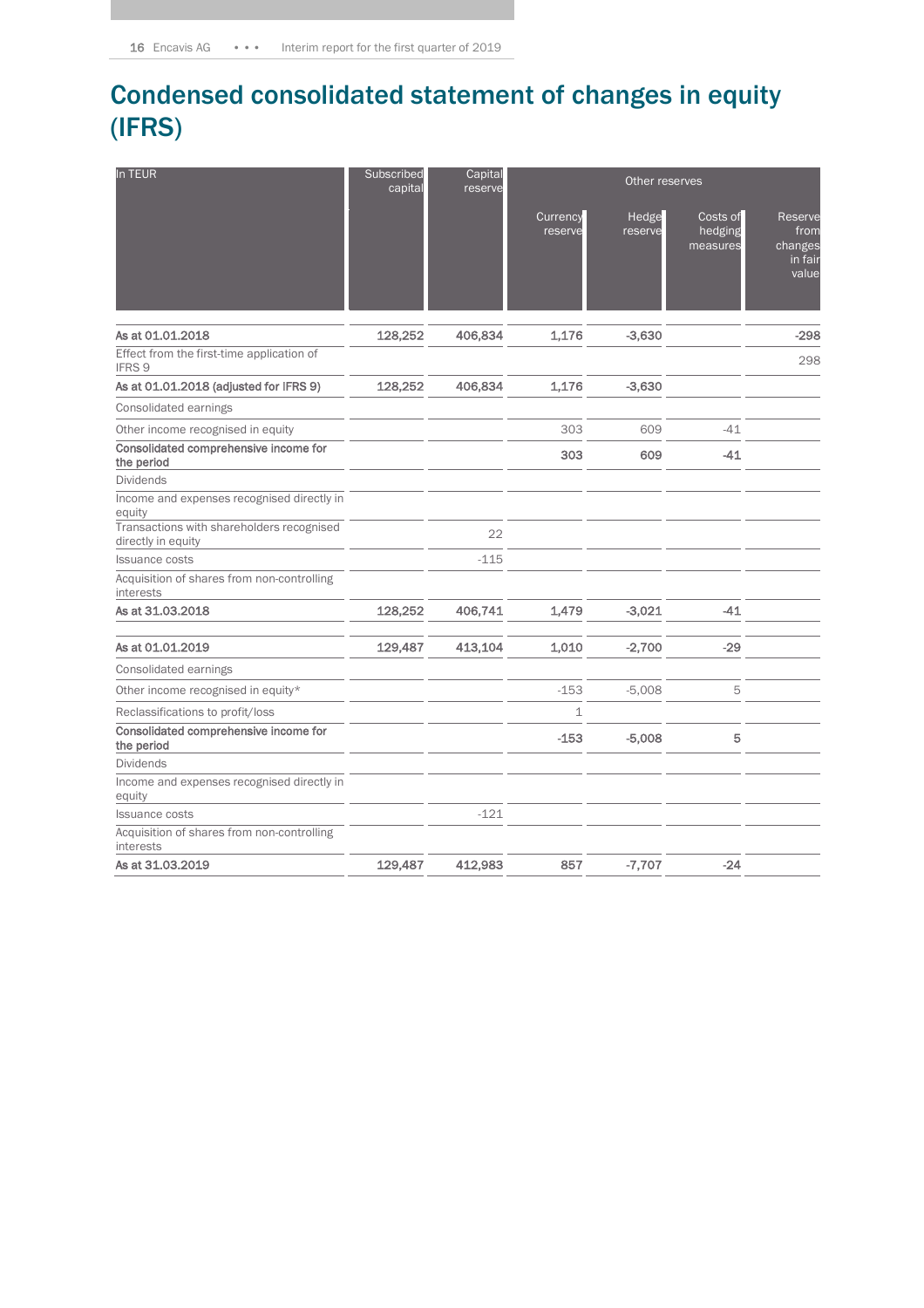| In TEUR                                                         | Reserve<br>for equity-<br>settled<br>employee<br>remuner-<br>ation | <b>Net</b><br>retained<br>earnings | Equity<br>attributable<br>to Encavis AG<br>shareholders | Equity<br>attributable<br>to non-<br>controlling<br>interests | Equity<br>attri-<br>butable<br>to hybrid<br>capital<br>investors | Total    |
|-----------------------------------------------------------------|--------------------------------------------------------------------|------------------------------------|---------------------------------------------------------|---------------------------------------------------------------|------------------------------------------------------------------|----------|
| As at 01.01.2018                                                | 458                                                                | 63,737                             | 596,528                                                 | 6,582                                                         | 95,484                                                           | 698,594  |
| Effect from the first-time application of<br>IFRS <sub>9</sub>  |                                                                    | $-456$                             | $-158$                                                  |                                                               |                                                                  | $-158$   |
| As at 01.01.2018 (adjusted for IFRS 9)                          | 458                                                                | 63,281                             | 596,370                                                 | 6,582                                                         | 95,484                                                           | 698,436  |
| Consolidated earnings                                           |                                                                    | $-5,831$                           | $-5.831$                                                | $-142$                                                        | 1,267                                                            | $-4,706$ |
| Other income recognised in equity                               |                                                                    |                                    | 872                                                     |                                                               |                                                                  | 872      |
| Consolidated comprehensive income for<br>the period             |                                                                    | $-5,831$                           | -4,959                                                  | $-142$                                                        | 1,267                                                            | $-3,834$ |
| <b>Dividends</b>                                                |                                                                    |                                    |                                                         |                                                               | $-2,554$                                                         | $-2,554$ |
| Income and expenses recognised directly in<br>equity            | 31                                                                 |                                    | 31                                                      |                                                               |                                                                  | 31       |
| Transactions with shareholders recognised<br>directly in equity |                                                                    |                                    | 22                                                      | $-22$                                                         |                                                                  |          |
| <b>Issuance costs</b>                                           |                                                                    |                                    | $-115$                                                  |                                                               |                                                                  | $-115$   |
| Acquisition of shares from non-controlling<br>interests         |                                                                    |                                    |                                                         | 401                                                           |                                                                  | 401      |
| As at 31.03.2018                                                | 489                                                                | 57.450                             | 591,350                                                 | 6,820                                                         | 94.196                                                           | 692,366  |
| As at 01.01.2019                                                | 383                                                                | 41,200                             | 582,456                                                 | 9,145                                                         | 95,456                                                           | 687,057  |
| Consolidated earnings                                           |                                                                    | 2,633                              | 2,633                                                   | $-73$                                                         | 1,267                                                            | 3,827    |
| Other income recognised in equity*                              |                                                                    |                                    | $-5,156$                                                | $\mathbf{1}$                                                  |                                                                  | $-5,155$ |
| Reclassifications to profit/loss                                |                                                                    |                                    | $\mathbf{1}$                                            |                                                               |                                                                  | 1        |
| Consolidated comprehensive income for<br>the period             |                                                                    | 2,633                              | $-2,522$                                                | $-72$                                                         | 1,267                                                            | $-1,328$ |
| <b>Dividends</b>                                                |                                                                    |                                    |                                                         | $-154$                                                        | $-2,554$                                                         | $-2,708$ |
| Income and expenses recognised directly in<br>equity            | $-59$                                                              |                                    | $-59$                                                   |                                                               |                                                                  | $-59$    |
| <b>Issuance costs</b>                                           |                                                                    |                                    | $-121$                                                  |                                                               |                                                                  | $-121$   |
| Acquisition of shares from non-controlling<br>interests         |                                                                    |                                    |                                                         | 466                                                           |                                                                  | 466      |
| As at 31.03.2019                                                | 324                                                                | 43,833                             | 579,753                                                 | 9,384                                                         | 94,169                                                           | 683,306  |

\* Excluding separately recognised effects from reclassifications.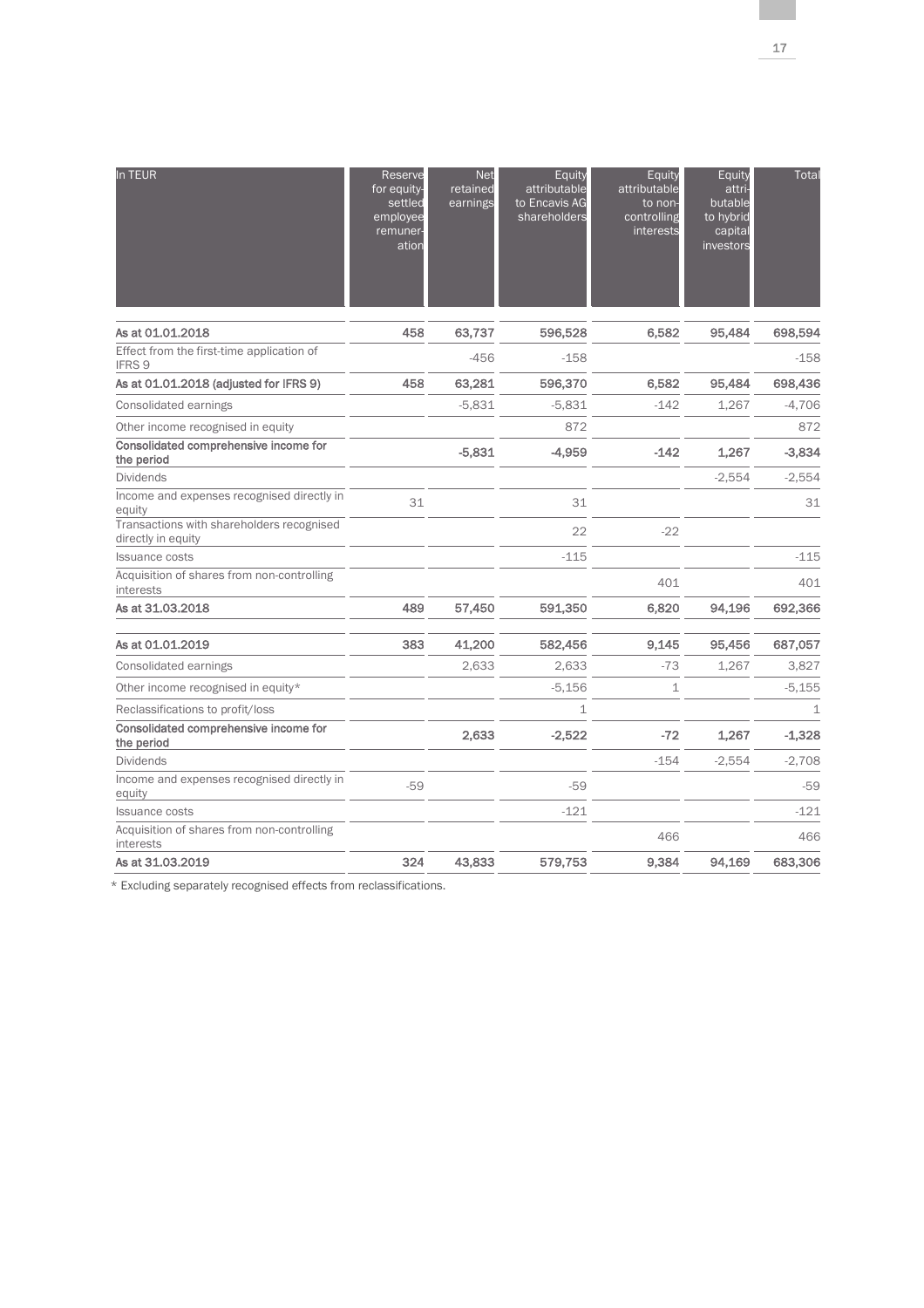## Condensed consolidated segment reporting (operating)<sup>2</sup>

| In TEUR                                                                    | Administration | <b>PV Parks</b> | <b>PV Services</b> | Asset<br>Management |
|----------------------------------------------------------------------------|----------------|-----------------|--------------------|---------------------|
| Revenue                                                                    | 4              | 36,893          | 1,152              | 850                 |
| (Previous year)                                                            | (0)            | (27, 675)       | (854)              | (662)               |
| Earnings before interest, taxes, depreciation<br>and amortization (EBITDA) | $-2,066$       | 28,514          | 374                | $-409$              |
| (Previous year)                                                            | $(-959)$       | (18,903)        | (290)              | $(-625)$            |
| Earnings before interest and taxes (EBIT)                                  | $-2,307$       | 12,957          | 366                | $-603$              |
| (Previous year)                                                            | $(-998)$       | (5, 391)        | (279)              | $(-793)$            |
| <b>Financial result</b>                                                    | $-902$         | $-10,319$       | $\Omega$           | $\Omega$            |
| (Previous year)                                                            | $(-278)$       | $(-10,097)$     | (0)                | $(-8)$              |
| Earnings before taxes on income (EBT)                                      | $-3,209$       | 2,637           | 366                | $-603$              |
| (Previous year)                                                            | $(-1, 276)$    | $(-4, 706)$     | (279)              | $(-801)$            |
| Earnings after taxes (EAT)                                                 | $-3.051$       | 1.743           | 366                | $-702$              |
| (Previous year)                                                            | $(-1, 146)$    | $(-5,037)$      | (279)              | $(-894)$            |

| Earnings per share, undiluted            | $-0.03$    | 0.01          | 0.00    | $-0.01$   |
|------------------------------------------|------------|---------------|---------|-----------|
| (Previous year)                          | $(-0.02)$  | $(-0.04)$     | (0.00)  | $(-0.01)$ |
| Assets including participating interests | 635,292    | 2,162,399     | 4,236   | 40,062    |
| (As at 31.12.2018)                       | (621, 521) | (2, 122, 300) | (3,938) | (35, 178) |
| Capital expenditures (net)               | $-1.160$   | $-990$        | 0       | 83        |
| (Previous year) <sup>1</sup>             | $(-1,946)$ | $(-16.977)$   | (0)     | (1)       |
| <b>Liabilities</b>                       | 162,453    | 1.724.235     | 1.673   | 6.515     |
| (As at 31.12.2018)                       | (138, 260) | (1,685,093)   | (1,743) | (3, 742)  |

| In TEUR                                                                    | <b>Wind Parks</b> | Reconciliation | Total       |
|----------------------------------------------------------------------------|-------------------|----------------|-------------|
| Revenue                                                                    | 21,676            | $-1,110$       | 59,464      |
| (Previous year)                                                            | (17, 481)         | $(-791)$       | (45, 881)   |
| Earnings before interest, taxes, depreciation<br>and amortization (EBITDA) | 18,386            | $-88$          | 44,712      |
| (Previous year)                                                            | (13,835)          | (44)           | (31, 489)   |
| Earnings before interest and taxes (EBIT)                                  | 13,054            | $-84$          | 23,383      |
| (Previous year)                                                            | (9,540)           | (48)           | (13, 466)   |
| <b>Financial result</b>                                                    | $-3,074$          | $\mathbf 0$    | $-14,296$   |
| (Previous year)                                                            | $(-2, 545)$       | (0)            | $(-12,928)$ |
| Earnings before taxes on income (EBT)                                      | 9,980             | $-84$          | 9,087       |
| (Previous year)                                                            | (6,995)           | (48)           | (538)       |
| Earnings after taxes (EAT)                                                 | 9,648             | $-84$          | 7,920       |
| (Previous year)                                                            | (6,624)           | (48)           | $(-126)$    |

| Earnings per share, undiluted            | 0.07        | 0.00           | 0.05         |
|------------------------------------------|-------------|----------------|--------------|
| (Previous year)                          | (0.05)      | (0.00)         | $(-0.01)$    |
| Assets including participating interests | 926,632     | $-1.012.941$   | 2,755,680    |
| (As at 31.12.2018)                       | (869,625)   | $(-1,003,497)$ | (2,649,065)  |
| Capital expenditures (net)               | $-11.158$   | $-788$         | $-14.013$    |
| (Previous year) <sup>1</sup>             | $(-2, 484)$ | $(-306)$       | $(-21, 713)$ |
| Liabilities                              | 668,696     | $-491.197$     | 2,072,374    |
| (As at 31.12.2018)                       | (616, 455)  | (-483,285)     | (1,962,008)  |

<sup>1</sup> Some of the previous-year figures have been adjusted.

<sup>2</sup> Some of the previous-year figures are not reconcilable with the figures stated in the quarterly report for the first quarter of 2018, as the presentation of the segment report is based on operating figures in line with internal reporting and not on IFRS figures as in the previous year.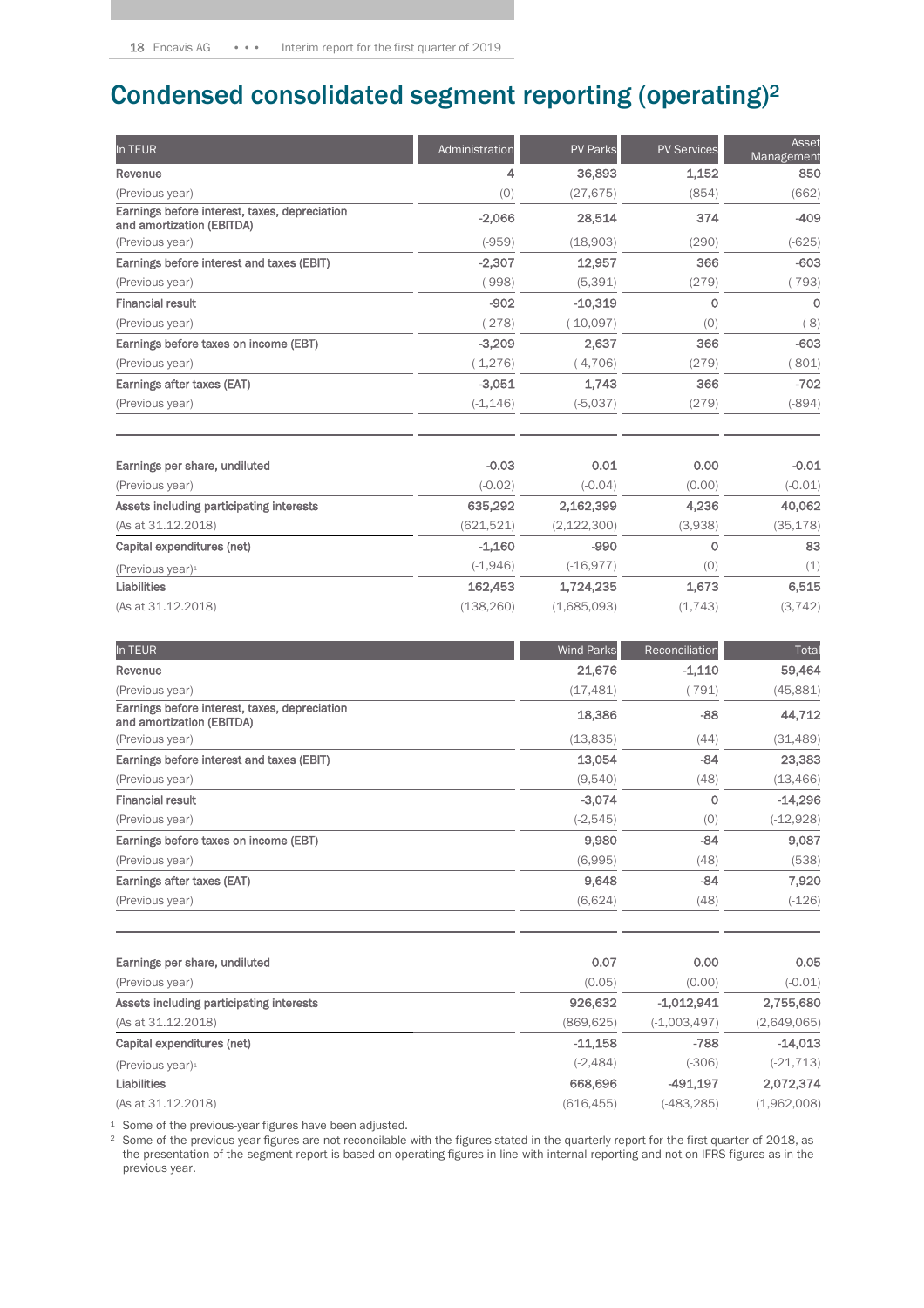## Assurance of the legal representatives

We declare that, to the best of our knowledge and according to the applicable accounting standards, the report for the first quarter of 2019 as of 31 March 2019, in connection with the annual report for 2018, gives a true and fair view of the net assets and financial and earnings positions of the Group and presents the situation of the Group in a true and fair way as to suitably describe the principal opportunities and risks associated with the expected development of the Group.

Hamburg, May 2019

Encavis AG Management Board

Vial funt Com

CEO CFO

Dr Dierk Paskert Dr Christoph Husmann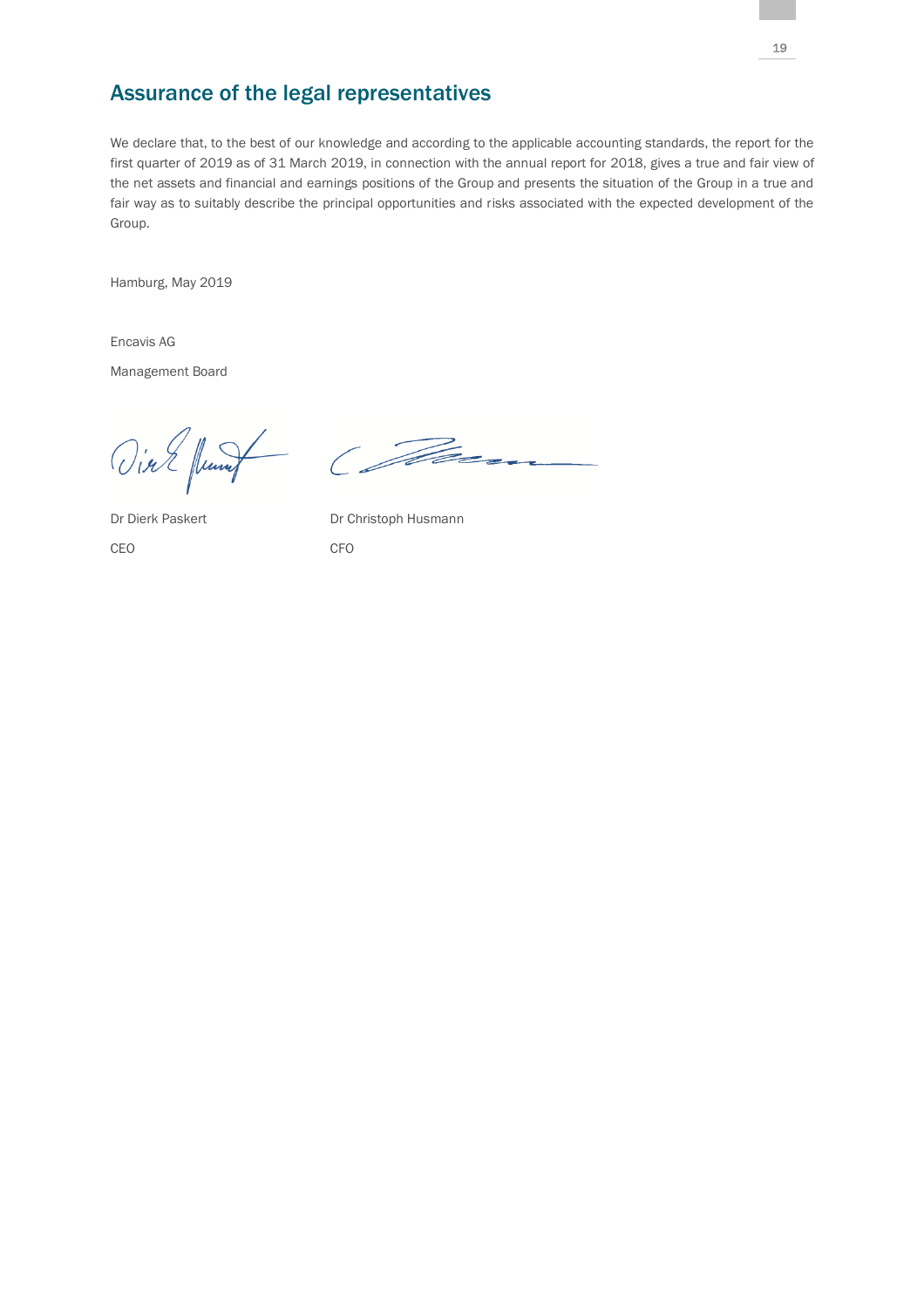## The Encavis share

| Key financial figures               |                                                     |
|-------------------------------------|-----------------------------------------------------|
| Listed since                        | 28.07.1998                                          |
| Subscribed capital                  | 129,487,340 EUR                                     |
| Number of shares                    | 129.49 Mio.                                         |
| Stock market segment                | Prime Standard                                      |
| Dividend 2016 per share             | 0.20 EUR                                            |
| Dividend 2017 per share             | 0.22 EUR                                            |
| Dividend 2018 per share             | 0.24 EUR                                            |
| 52-week high                        | 6.69 EUR                                            |
| 52-week low                         | 5.42 EUR                                            |
| Share price (24 May 2019)           | 6.10 EUR                                            |
| Market capitalisation (24 May 2019) | 790 Mio. EUR                                        |
| Indexes                             | SDAX, HASPAX, PPVX, Solar Energy Stock Index        |
| Trading centres                     | Xetra, Frankfurt am Main, Hamburg                   |
| <b>ISIN</b>                         | DE 0006095003                                       |
| <b>Designated Sponsor</b>           | Oddo Seydler Bank AG, HSBC Trinkhaus & Burkhardt AG |